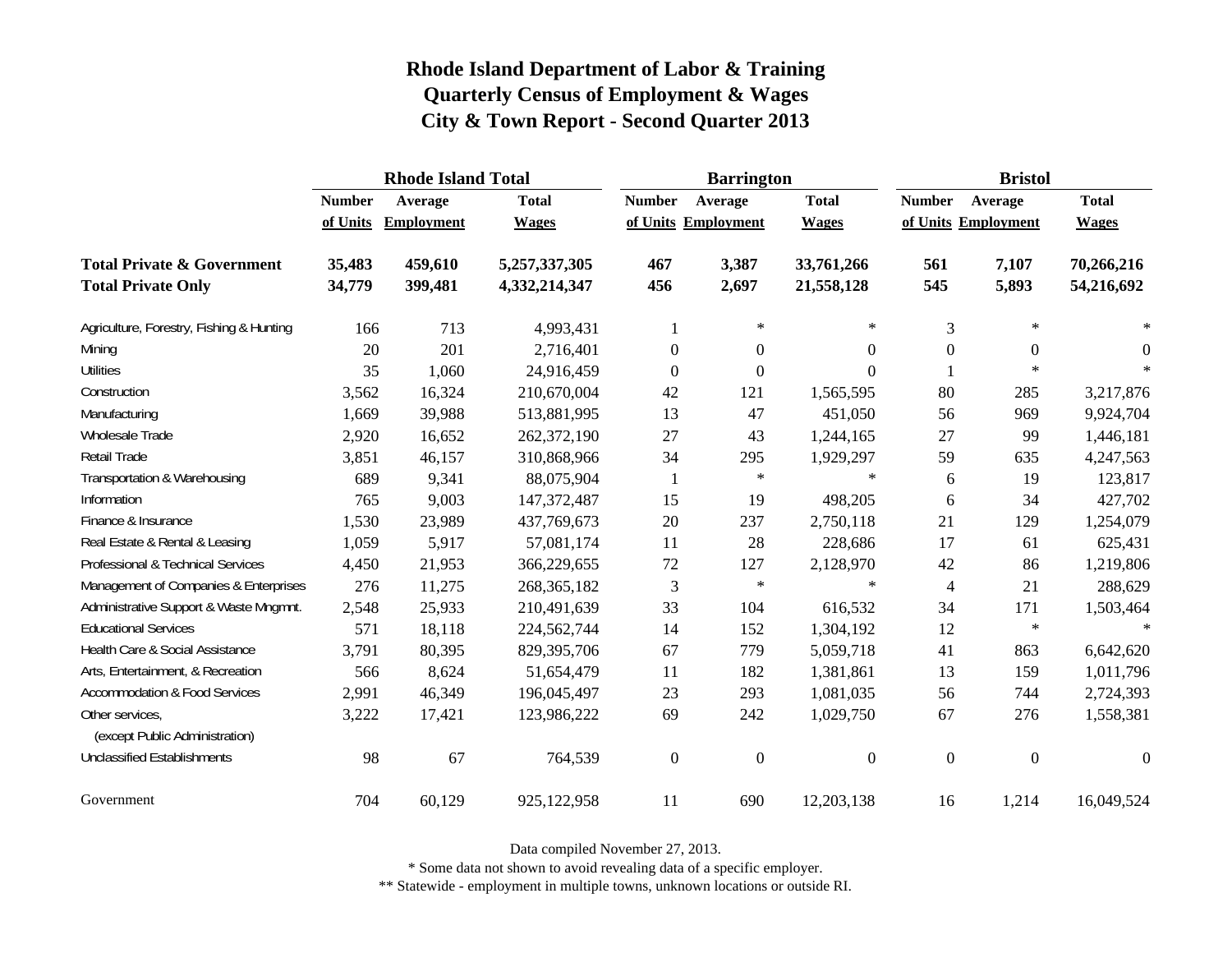|                                                   | <b>Burrillville</b> |                     |                |                  | <b>Central Falls</b> |                  | <b>Charlestown</b> |                     |                |
|---------------------------------------------------|---------------------|---------------------|----------------|------------------|----------------------|------------------|--------------------|---------------------|----------------|
|                                                   | <b>Number</b>       | Average             | <b>Total</b>   | <b>Number</b>    | Average              | <b>Total</b>     | <b>Number</b>      | Average             | <b>Total</b>   |
|                                                   |                     | of Units Employment | <b>Wages</b>   |                  | of Units Employment  | <b>Wages</b>     |                    | of Units Employment | <b>Wages</b>   |
| <b>Total Private &amp; Government</b>             | 287                 | 3,132               | 27,282,043     | 253              | 3,138                | 28,138,018       | 239                | 1,553               | 14,903,096     |
| <b>Total Private Only</b>                         | 271                 | 2,540               | 20,607,717     | 245              | 2,522                | 20,149,859       | 224                | 1,353               | 12,740,734     |
| Agriculture, Forestry, Fishing & Hunting          | 3                   | $\ast$              | $\ast$         | $\overline{0}$   | $\overline{0}$       | $\overline{0}$   | 3                  | $\ast$              |                |
| Mining                                            | $\theta$            | $\boldsymbol{0}$    | $\Omega$       | $\Omega$         | $\Omega$             | $\Omega$         |                    | $\ast$              |                |
| <b>Utilities</b>                                  | $\overline{c}$      | $\ast$              | $\ast$         | $\Omega$         | $\Omega$             | $\Omega$         | $\boldsymbol{0}$   | $\boldsymbol{0}$    | $\overline{0}$ |
| Construction                                      | 54                  | 236                 | 3,253,905      | 24               | 126                  | 1,257,777        | 54                 | 160                 | 1,694,546      |
| Manufacturing                                     | 12                  | 562                 | 5,708,204      | 29               | 590                  | 5,718,976        | 3                  | $\ast$              |                |
| Wholesale Trade                                   | 21                  | 50                  | 640,003        | 4                | 38                   | 374,200          | 7                  | 19                  | 410,800        |
| Retail Trade                                      | 21                  | 149                 | 798,673        | 47               | 228                  | 1,435,631        | 24                 | 146                 | 987,737        |
| Transportation & Warehousing                      | 4                   | $\ast$              | $\ast$         | 4                | 18                   | 81,396           | 5                  | $\ast$              | $\ast$         |
| Information                                       | 6                   | 31                  | 179,154        | 2                | 4                    | 51,754           | 5                  | 22                  | 89,438         |
| Finance & Insurance                               | 4                   | 9                   | 78,675         | 9                | 76                   | 679,978          | 8                  | 52                  | 954,602        |
| Real Estate & Rental & Leasing                    | 5                   | 9                   | 81,658         | 9                | 50                   | 381,947          | 6                  | 17                  | 188,427        |
| Professional & Technical Services                 | 22                  | 46                  | 595,107        | 7                | 13                   | 143,848          | 19                 | 39                  | 522,864        |
| Management of Companies & Enterprises             | $\mathbf{1}$        | $\ast$              | $\ast$         | $\Omega$         | $\overline{0}$       | $\theta$         | $\mathbf{0}$       | $\ast$              | $\ast$         |
| Administrative Support & Waste Mngmnt.            | 19                  | 105                 | 759,851        | 16               | 370                  | 3,019,404        | 19                 | 80                  | 679,552        |
| <b>Educational Services</b>                       | 4                   | 36                  | 139,826        | 3                | $\ast$               | $\ast$           | $\overline{2}$     | $\ast$              |                |
| Health Care & Social Assistance                   | 25                  | 568                 | 4,653,006      | 37               | 533                  | 3,841,486        | $20\,$             | 149                 | 1,367,946      |
| Arts, Entertainment, & Recreation                 | 5                   | 61                  | 221,830        | $\boldsymbol{0}$ | $\boldsymbol{0}$     | $\boldsymbol{0}$ | 5                  | 115                 | 1,003,562      |
| <b>Accommodation &amp; Food Services</b>          | 31                  | 529                 | 1,831,659      | 27               | 216                  | 778,868          | 20                 | 197                 | 674,721        |
| Other services,<br>(except Public Administration) | 32                  | 69                  | 436,015        | 26               | 95                   | 625,482          | 23                 | 40                  | 263,621        |
| <b>Unclassified Establishments</b>                | $\boldsymbol{0}$    | $\boldsymbol{0}$    | $\overline{0}$ | 1                | $\ast$               | $\ast$           | $\boldsymbol{0}$   | $\boldsymbol{0}$    | $\Omega$       |
| Government                                        | 16                  | 592                 | 6,674,326      | 8                | 616                  | 7,988,159        | 15                 | 200                 | 2,162,362      |

Data compiled November 27, 2013.

\* Some data not shown to avoid revealing data of a specific employer.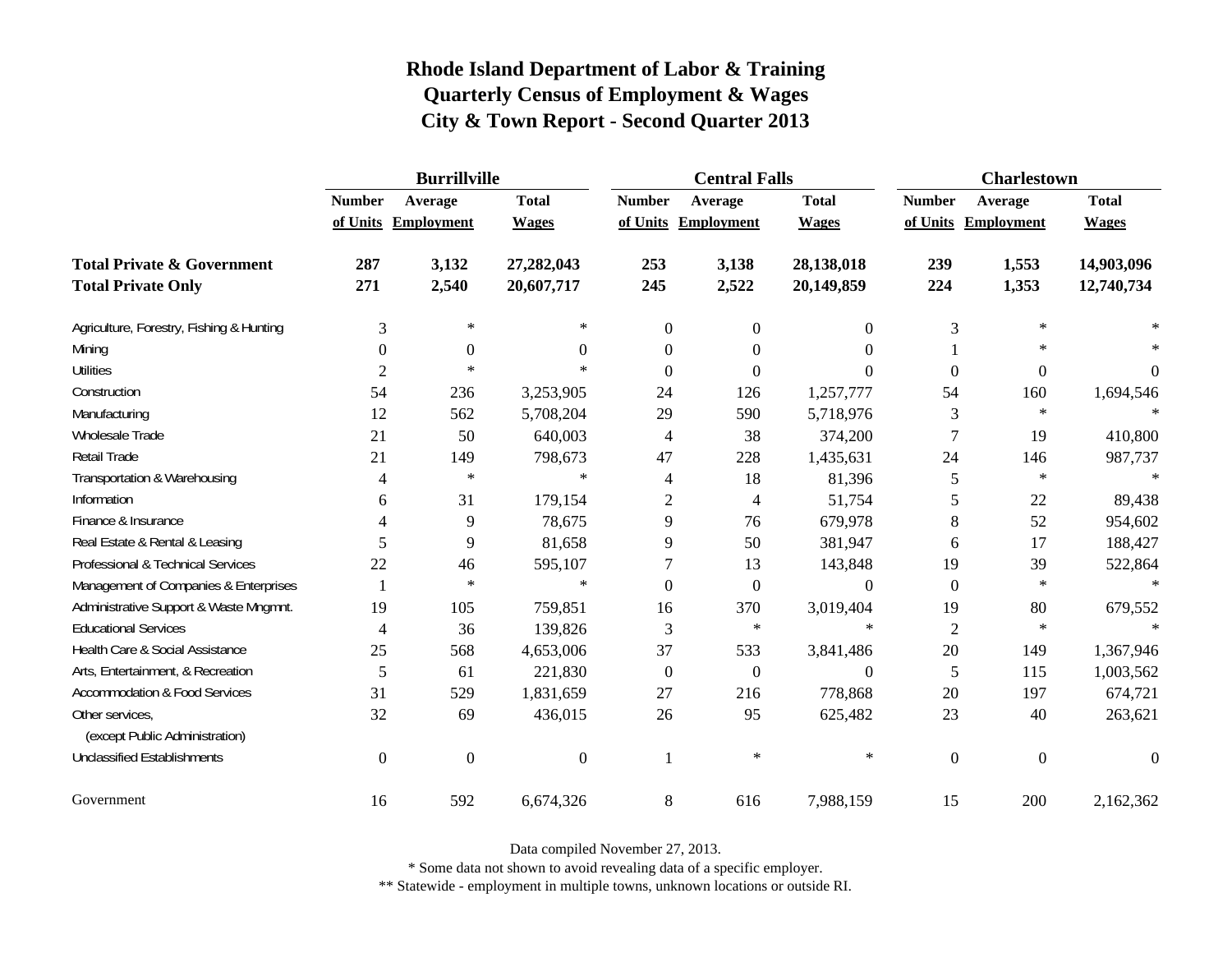|                                                   | Coventry         |                     |                |                | <b>Cranston</b>     |              | <b>Cumberland</b> |                     |                  |
|---------------------------------------------------|------------------|---------------------|----------------|----------------|---------------------|--------------|-------------------|---------------------|------------------|
|                                                   | <b>Number</b>    | Average             | <b>Total</b>   | <b>Number</b>  | Average             | <b>Total</b> | <b>Number</b>     | Average             | <b>Total</b>     |
|                                                   |                  | of Units Employment | <b>Wages</b>   |                | of Units Employment | <b>Wages</b> |                   | of Units Employment | <b>Wages</b>     |
| <b>Total Private &amp; Government</b>             | 688              | 7,758               | 67,129,576     | 2,427          | 35,208              | 388,662,044  | 843               | 10,057              | 116,607,504      |
| <b>Total Private Only</b>                         | 670              | 6,462               | 52,523,926     | 2,397          | 28,746              | 286,170,045  | 826               | 8,924               | 98,773,994       |
| Agriculture, Forestry, Fishing & Hunting          | $\overline{2}$   | $\ast$              | $\ast$         | 5              | $\ast$              | $\ast$       | $\overline{2}$    | $\ast$              |                  |
| Mining                                            |                  | $\ast$              | $\ast$         | $\sqrt{2}$     | $\ast$              | $\ast$       |                   | $\ast$              | $\ast$           |
| <b>Utilities</b>                                  | $\mathbf{0}$     | $\boldsymbol{0}$    | $\overline{0}$ |                | $\ast$              | $\ast$       |                   | $\ast$              | $\ast$           |
| Construction                                      | 128              | 401                 | 3,714,742      | 220            | $\ast$              | $\ast$       | 117               | 671                 | 8,670,239        |
| Manufacturing                                     | 36               | 469                 | 7,621,812      | 156            | 3,627               | 42,888,221   | 41                | 1,579               | 17,365,456       |
| Wholesale Trade                                   | 29               | 226                 | 3,639,479      | 160            | 1,774               | 26,673,479   | 63                | 621                 | 9,557,090        |
| Retail Trade                                      | 94               | 1,711               | 11,192,643     | 300            | 4,548               | 32,388,276   | 79                | 898                 | 6,038,558        |
| Transportation & Warehousing                      | 9                | 247                 | 2,586,058      | 55             | 601                 | 6,626,702    | $20\,$            | 539                 | 5,035,067        |
| Information                                       | 10               | 29                  | 335,419        | 36             | 1,958               | 38,846,584   | 20                | 129                 | 1,083,335        |
| Finance & Insurance                               | 20               | 121                 | 1,219,365      | 108            | 757                 | 10,812,913   | 35                | 151                 | 1,753,072        |
| Real Estate & Rental & Leasing                    | 15               | 41                  | 323,677        | 76             | 385                 | 5,285,171    | 30                | 107                 | 1,187,847        |
| Professional & Technical Services                 | 51               | 229                 | 3,105,875      | 272            | 1,826               | 26,536,172   | 86                | 227                 | 3,278,805        |
| Management of Companies & Enterprises             | 5                | 44                  | 672,901        | 13             | 478                 | 6,733,590    | 9                 | $\ast$              | $\star$          |
| Administrative Support & Waste Mngmnt.            | 59               | 328                 | 3,027,851      | 173            | 2,142               | 16,348,328   | 56                | 570                 | 10,076,113       |
| <b>Educational Services</b>                       | 12               | 102                 | 696,499        | 31             | 334                 | 2,145,937    | 17                | 219                 | 1,869,346        |
| Health Care & Social Assistance                   | 58               | 1,230               | 9,447,120      | 328            | 4,113               | 30,951,459   | 96                | 968                 | 7,814,071        |
| Arts, Entertainment, & Recreation                 | 7                | 37                  | 153,779        | 30             | 323                 | 1,524,642    | 8                 | 68                  | 285,191          |
| <b>Accommodation &amp; Food Services</b>          | 61               | 942                 | 3,252,388      | 183            | 3,034               | 11,573,814   | 50                | 606                 | 2,155,537        |
| Other services,<br>(except Public Administration) | 73               | 289                 | 1,489,342      | 246            | 1,600               | 10,990,616   | 95                | 528                 | 4,044,412        |
| <b>Unclassified Establishments</b>                | $\boldsymbol{0}$ | $\boldsymbol{0}$    | $\overline{0}$ | $\mathfrak{2}$ | $\ast$              | $\ast$       | $\boldsymbol{0}$  | $\boldsymbol{0}$    | $\boldsymbol{0}$ |
| Government                                        | 18               | 1,296               | 14,605,650     | 30             | 6,462               | 102,491,999  | 17                | 1,133               | 17,833,510       |

Data compiled November 27, 2013.

\* Some data not shown to avoid revealing data of a specific employer.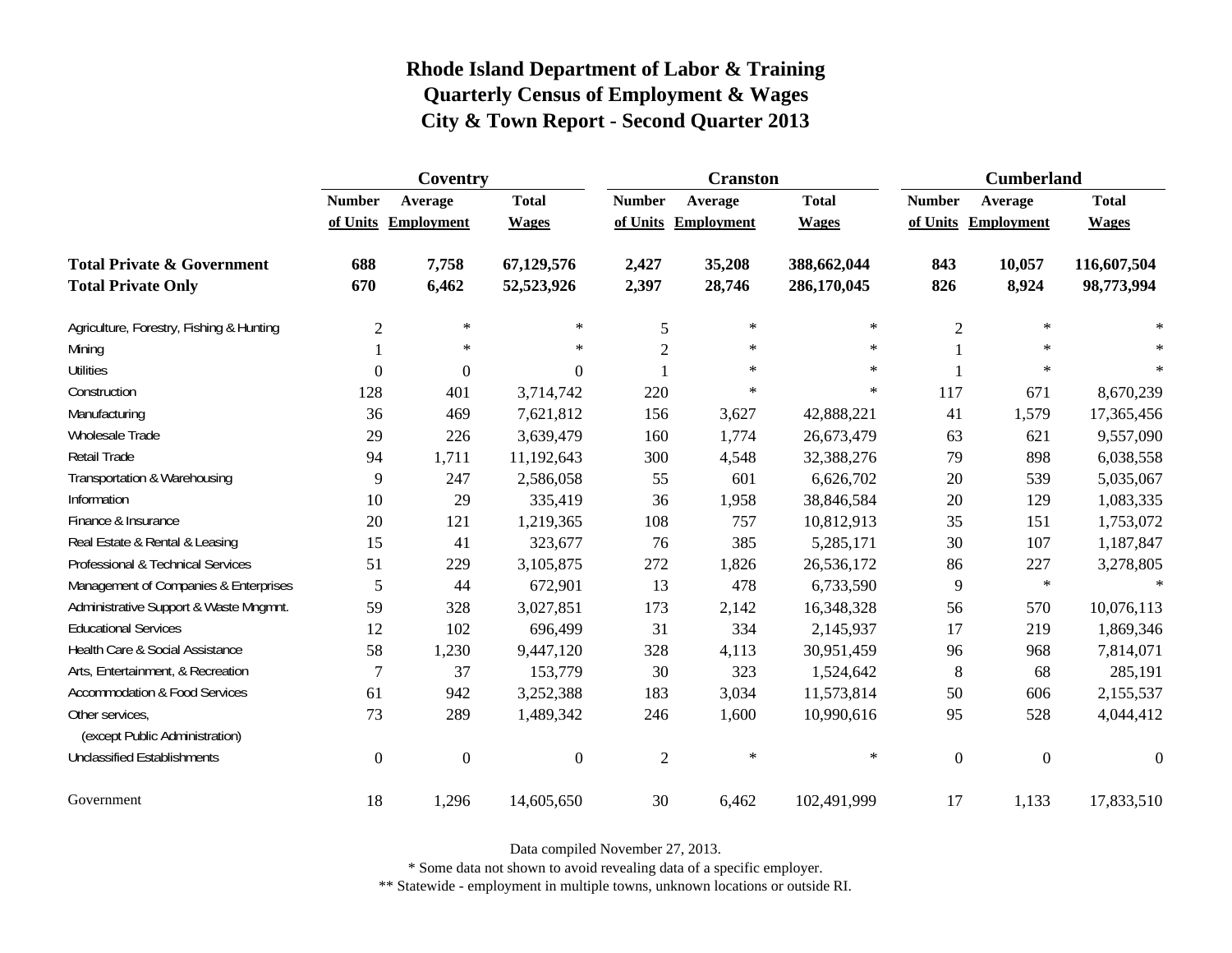|                                                   | <b>East Greenwich</b> |                     |                |                  | <b>East Providence</b> |                | <b>Exeter</b>  |                     |                  |
|---------------------------------------------------|-----------------------|---------------------|----------------|------------------|------------------------|----------------|----------------|---------------------|------------------|
|                                                   | <b>Number</b>         | Average             | <b>Total</b>   | <b>Number</b>    | Average                | <b>Total</b>   | <b>Number</b>  | Average             | <b>Total</b>     |
|                                                   |                       | of Units Employment | <b>Wages</b>   |                  | of Units Employment    | <b>Wages</b>   |                | of Units Employment | <b>Wages</b>     |
| <b>Total Private &amp; Government</b>             | 755                   | 7,587               | 78,235,227     | 1,428            | 20,159                 | 212,262,925    | 174            | 1,426               | 12,587,298       |
| <b>Total Private Only</b>                         | 741                   | 6,885               | 68,667,586     | 1,405            | 18,683                 | 189,691,509    | 169            | 1,354               | 11,867,333       |
| Agriculture, Forestry, Fishing & Hunting          | $\mathfrak{2}$        | $\ast$              | $\ast$         | $\overline{0}$   | $\overline{0}$         | $\overline{0}$ | 6              | 83                  | 417,716          |
| Mining                                            | $\Omega$              | $\boldsymbol{0}$    | $\Omega$       | $\boldsymbol{0}$ | $\theta$               | $\Omega$       | $\Omega$       | $\mathbf{0}$        | $\Omega$         |
| <b>Utilities</b>                                  | $\overline{0}$        | $\boldsymbol{0}$    | 0              | $\boldsymbol{0}$ | $\overline{0}$         | $\Omega$       | $\theta$       | $\boldsymbol{0}$    | $\mathbf{0}$     |
| Construction                                      | 45                    | 236                 | 4,079,302      | 176              | 813                    | 10,571,978     | 30             | 81                  | 746,550          |
| Manufacturing                                     | 26                    | 395                 | 5,300,921      | 90               | 2,253                  | 25,970,853     | 7              | 39                  | 420,589          |
| Wholesale Trade                                   | 57                    | 183                 | 4,338,346      | 95               | 1,184                  | 15,117,807     | $\tau$         | $\ast$              | $\ast$           |
| Retail Trade                                      | 68                    | 788                 | 6,567,083      | 136              | 1,697                  | 13,003,356     | 15             | 69                  | 513,047          |
| Transportation & Warehousing                      | 9                     | 105                 | 943,173        | 34               | 254                    | 2,472,018      | $\mathfrak{Z}$ | $\ast$              | $\ast$           |
| Information                                       | 14                    | 83                  | 1,004,975      | 17               | 270                    | 3,496,379      | 3              | $\ast$              |                  |
| Finance & Insurance                               | 50                    | 283                 | 4,553,949      | 90               | 2,187                  | 28, 153, 179   | 3              | $\ast$              | $\ast$           |
| Real Estate & Rental & Leasing                    | 31                    | 137                 | 1,599,841      | 46               | 251                    | 2,755,550      | 7              | $\,8\,$             | 62,229           |
| Professional & Technical Services                 | 121                   | 719                 | 11,958,276     | 181              | 1,136                  | 15,221,513     | 17             | $\ast$              |                  |
| Management of Companies & Enterprises             | 8                     | $\ast$              | $\ast$         | 5                | 93                     | 1,864,046      | 1              | $\ast$              | $\ast$           |
| Administrative Support & Waste Mngmnt.            | 49                    | 310                 | 3,134,967      | 95               | 910                    | 7,229,205      | 25             | 183                 | 1,775,774        |
| <b>Educational Services</b>                       | 13                    | 237                 | 1,843,859      | 18               | 405                    | 3,886,968      | $\overline{c}$ | $\ast$              |                  |
| Health Care & Social Assistance                   | 109                   | 1,521               | 13,852,742     | 150              | 4,322                  | 46,332,662     | 9              | 158                 | 1,326,453        |
| Arts, Entertainment, & Recreation                 | 13                    | 156                 | 766,133        | 28               | 707                    | 3,280,322      | 5              | $\ast$              | $\star$          |
| <b>Accommodation &amp; Food Services</b>          | 63                    | 1,315               | 5,375,514      | 115              | 1,550                  | 5,528,154      | 18             | 168                 | 579,826          |
| Other services,<br>(except Public Administration) | 63                    | 281                 | 1,590,278      | 128              | 651                    | 4,804,019      | 11             | 32                  | 239,248          |
| <b>Unclassified Establishments</b>                | $\boldsymbol{0}$      | $\boldsymbol{0}$    | $\overline{0}$ | $\mathbf{1}$     | $\ast$                 | $\ast$         | $\mathbf{0}$   | $\boldsymbol{0}$    | $\boldsymbol{0}$ |
| Government                                        | 14                    | 702                 | 9,567,641      | 23               | 1,476                  | 22,571,416     | 5              | 72                  | 719,965          |

Data compiled November 27, 2013.

\* Some data not shown to avoid revealing data of a specific employer.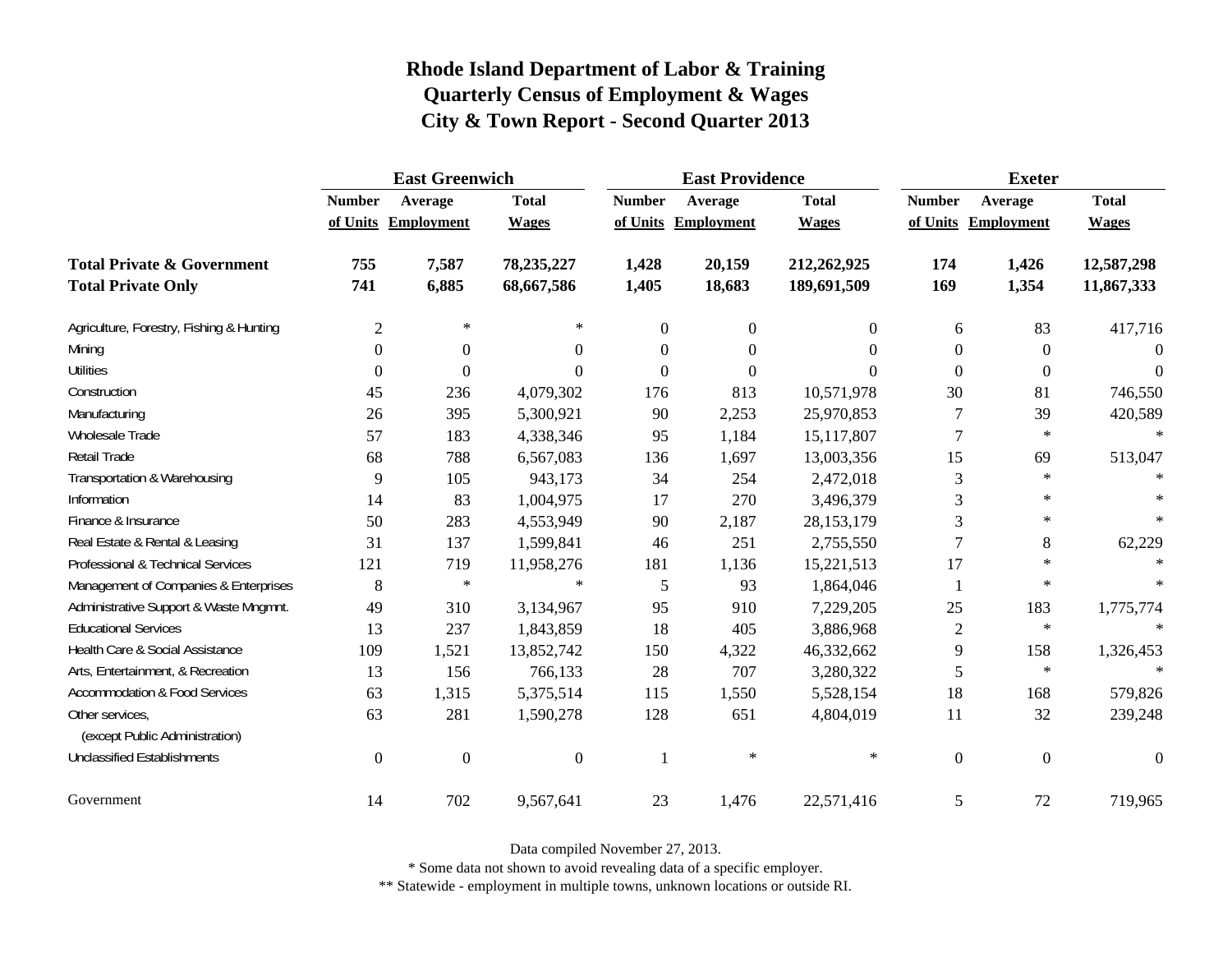|                                                   | Foster         |                     |              |                | <b>Glocester</b>    |                  | Hopkinton        |                     |              |
|---------------------------------------------------|----------------|---------------------|--------------|----------------|---------------------|------------------|------------------|---------------------|--------------|
|                                                   | <b>Number</b>  | Average             | <b>Total</b> | <b>Number</b>  | Average             | <b>Total</b>     | <b>Number</b>    | Average             | <b>Total</b> |
|                                                   |                | of Units Employment | <b>Wages</b> |                | of Units Employment | <b>Wages</b>     |                  | of Units Employment | <b>Wages</b> |
| <b>Total Private &amp; Government</b>             | 94             | 521                 | 4,204,446    | 193            | 1,544               | 14,399,110       | 192              | 1,228               | 12,770,742   |
| <b>Total Private Only</b>                         | 88             | 417                 | 3,019,616    | 176            | 1,065               | 7,630,789        | 181              | 1,102               | 11,624,114   |
| Agriculture, Forestry, Fishing & Hunting          | $\mathfrak{2}$ | $\ast$              | $\ast$       | $\overline{c}$ | $\ast$              | ∗                | 3                | $\ast$              |              |
| Mining                                            | $\Omega$       | $\boldsymbol{0}$    | $\theta$     | $\Omega$       | $\Omega$            | $\Omega$         |                  |                     |              |
| <b>Utilities</b>                                  | $\Omega$       | $\boldsymbol{0}$    | $\theta$     | $\Omega$       | $\Omega$            | $\theta$         | $\overline{0}$   | $\theta$            | 0            |
| Construction                                      | 22             | 45                  | 358,879      | 56             | 128                 | 1,269,538        | 49               | 123                 | 1,320,672    |
| Manufacturing                                     | 3              | $\ast$              | $\ast$       |                | $\ast$              | $\ast$           | 23               | 375                 | 5,991,487    |
| Wholesale Trade                                   | $\overline{c}$ | $\ast$              | $\ast$       | 4              | 3                   | 36,899           | 6                | 19                  | 314,273      |
| Retail Trade                                      |                | 20                  | 91,528       | 20             | 195                 | 1,178,368        | 17               | 94                  | 580,759      |
| Transportation & Warehousing                      |                | $\ast$              | $\ast$       | 6              | 56                  | 416,776          | 1                | $\ast$              | $\ast$       |
| Information                                       | $\overline{2}$ | $\ast$              | $\ast$       | 3              | $\ast$              | $\ast$           | 5                | 15                  | 47,293       |
| Finance & Insurance                               | $\overline{2}$ | $\ast$              | $\ast$       | 5              | 17                  | 128,917          |                  | $\ast$              |              |
| Real Estate & Rental & Leasing                    | $\Omega$       | $\ast$              | $\ast$       | 3              | $\ast$              | $\ast$           | 3                | $\ast$              |              |
| Professional & Technical Services                 | 11             | 19                  | 279,464      | 10             | 69                  | 1,107,993        | 14               | 55                  | 1,098,763    |
| Management of Companies & Enterprises             |                | $\ast$              | $\ast$       | $\Omega$       | $\Omega$            | $\theta$         |                  | $\ast$              | $\ast$       |
| Administrative Support & Waste Mngmnt.            | 13             | 78                  | 584,229      | 12             | 50                  | 366,375          | 15               | 29                  | 181,526      |
| <b>Educational Services</b>                       |                | $\ast$              | $\ast$       | $\overline{c}$ | $\ast$              | $\ast$           | $\boldsymbol{0}$ | $\boldsymbol{0}$    | $\Omega$     |
| Health Care & Social Assistance                   | 8              | 69                  | 461,288      | 17             | 262                 | 1,756,964        | 16               | 197                 | 1,151,152    |
| Arts, Entertainment, & Recreation                 |                | $\ast$              | $\ast$       | 3              | $\ast$              | $\ast$           | 6                | 59                  | 260,430      |
| <b>Accommodation &amp; Food Services</b>          |                | 38                  | 133,982      | 17             | 190                 | 613,365          | 10               | 91                  | 367,138      |
| Other services,<br>(except Public Administration) | 4              | 11                  | 56,893       | 15             | 32                  | 299,213          | $10\,$           | 26                  | 133,979      |
| <b>Unclassified Establishments</b>                |                | $\ast$              | $\ast$       | $\theta$       | $\theta$            | $\boldsymbol{0}$ | $\mathbf{0}$     | $\overline{0}$      | $\Omega$     |
| Government                                        | 6              | 104                 | 1,184,830    | 17             | 479                 | 6,768,321        | 11               | 126                 | 1,146,628    |

Data compiled November 27, 2013.

\* Some data not shown to avoid revealing data of a specific employer.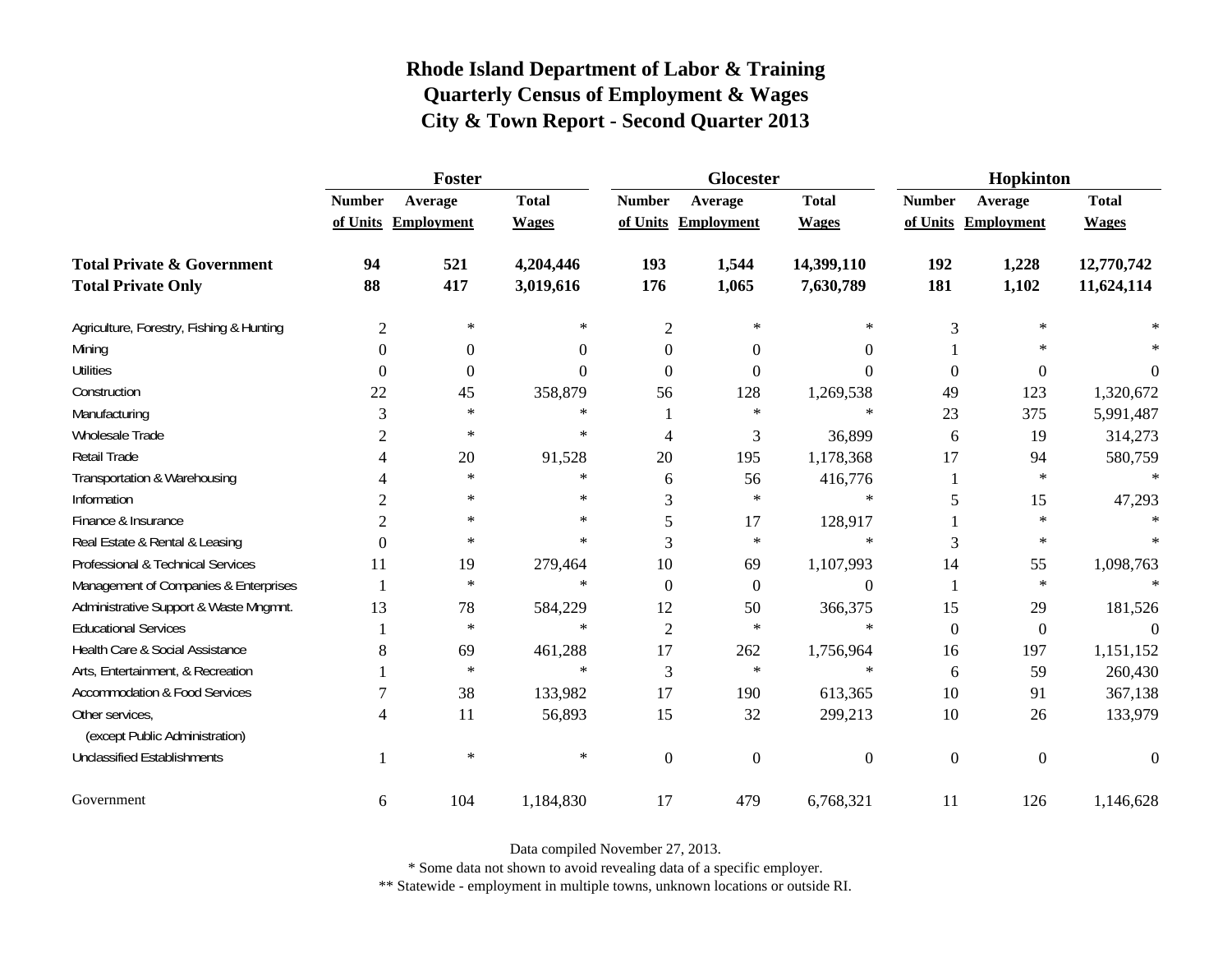|                                                   | <b>Jamestown</b> |                     |                  |                  | <b>Johnston</b>  |                  | <b>Lincoln</b>   |                     |              |
|---------------------------------------------------|------------------|---------------------|------------------|------------------|------------------|------------------|------------------|---------------------|--------------|
|                                                   | <b>Number</b>    | Average             | <b>Total</b>     | <b>Number</b>    | Average          | <b>Total</b>     | <b>Number</b>    | Average             | <b>Total</b> |
|                                                   |                  | of Units Employment | <b>Wages</b>     | of Units         | Employment       | <b>Wages</b>     |                  | of Units Employment | <b>Wages</b> |
| <b>Total Private &amp; Government</b>             | 208              | 1,194               | 10,965,242       | 1,075            | 12,033           | 120,251,038      | 742              | 12,639              | 148,209,315  |
| <b>Total Private Only</b>                         | 193              | 885                 | 7,700,249        | 1,062            | 10,800           | 105,259,676      | 720              | 11,407              | 131,558,314  |
| Agriculture, Forestry, Fishing & Hunting          | 3                | $\ast$              | ∗                | 11               | 27               | 106,934          | 1                | $\ast$              |              |
| Mining                                            | 0                | $\overline{0}$      | 0                | $\overline{2}$   | $\ast$           | $\ast$           | $\boldsymbol{0}$ | $\Omega$            | $\Omega$     |
| <b>Utilities</b>                                  | 0                | $\boldsymbol{0}$    | $\Omega$         | $\overline{2}$   | $\ast$           | $\ast$           |                  | $\star$             | 宋            |
| Construction                                      | 21               | 57                  | 498,248          | 163              | 731              | 9,426,241        | 88               | 605                 | 7,467,400    |
| Manufacturing                                     | 3                | $\ast$              | $\ast$           | 81               | 978              | 8,772,028        | 45               | 1,795               | 23,681,658   |
| Wholesale Trade                                   | 12               | 34                  | 852,236          | 55               | 290              | 3,556,372        | 67               | 635                 | 8,439,609    |
| Retail Trade                                      | 14               | 106                 | 542,424          | 138              | 1,483            | 11,356,116       | 58               | 777                 | 4,182,149    |
| Transportation & Warehousing                      | 3                | $\ast$              | $\ast$           | 41               | 290              | 2,860,099        | 20               | 458                 | 4,666,098    |
| Information                                       | 7                | 12                  | 136,493          | 12               | 63               | 861,811          | 15               | 280                 | 3,786,837    |
| Finance & Insurance                               | 4                | 9                   | 110,127          | 28               | 1,393            | 25,203,592       | 31               | 2,182               | 34,665,357   |
| Real Estate & Rental & Leasing                    | 5                | $\ast$              | $\ast$           | 33               | 295              | 2,928,641        | 19               | 38                  | 390,802      |
| Professional & Technical Services                 | 41               | 76                  | 1,271,721        | 69               | 153              | 1,511,438        | 104              | 649                 | 12,396,793   |
| Management of Companies & Enterprises             |                  | $\ast$              | $\ast$           | $\overline{2}$   | $\ast$           | $\ast$           | 12               | 341                 | 5,377,784    |
| Administrative Support & Waste Mngmnt.            | 18               | 75                  | 648,190          | 102              | 1,682            | 13,200,751       | 46               | 280                 | 2,481,924    |
| <b>Educational Services</b>                       | 5                | $\ast$              | $\ast$           | 12               | 38               | 277,423          | 8                | 128                 | 1,725,072    |
| Health Care & Social Assistance                   | 13               | 128                 | 1,279,320        | 122              | 1,644            | 15,254,421       | 77               | 871                 | 7,338,246    |
| Arts, Entertainment, & Recreation                 | 9                | 108                 | 575,162          | 9                | 73               | 387,047          | 12               | 1,257               | 8,948,952    |
| <b>Accommodation &amp; Food Services</b>          | 15               | 170                 | 715,335          | 87               | 1,012            | 3,630,173        | 56               | 859                 | 3,517,661    |
| Other services,<br>(except Public Administration) | 19               | 61                  | 695,311          | 93               | 485              | 3,436,382        | 58               | 194                 | 1,096,001    |
| <b>Unclassified Establishments</b>                | $\boldsymbol{0}$ | $\boldsymbol{0}$    | $\boldsymbol{0}$ | $\boldsymbol{0}$ | $\boldsymbol{0}$ | $\boldsymbol{0}$ | $\overline{2}$   | $\ast$              | $\ast$       |
| Government                                        | 15               | 309                 | 3,264,993        | 13               | 1,233            | 14,991,362       | 22               | 1,232               | 16,651,001   |

Data compiled November 27, 2013.

\* Some data not shown to avoid revealing data of a specific employer.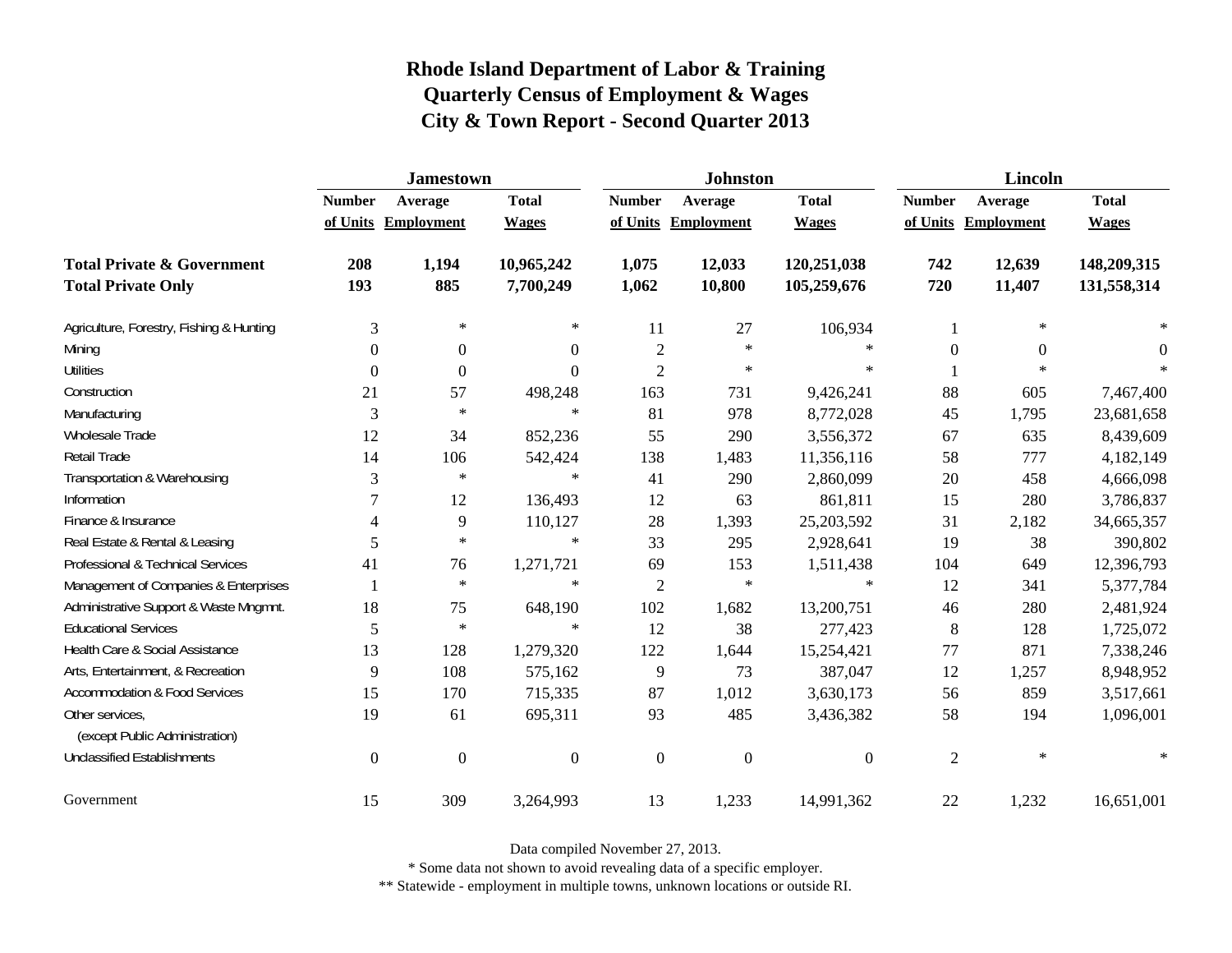|                                                   | <b>Little Compton</b> |                     |                  |                  | <b>Middletown</b>   |                  | <b>Narragansett</b> |                     |              |
|---------------------------------------------------|-----------------------|---------------------|------------------|------------------|---------------------|------------------|---------------------|---------------------|--------------|
|                                                   | <b>Number</b>         | Average             | <b>Total</b>     | <b>Number</b>    | Average             | <b>Total</b>     | <b>Number</b>       | Average             | <b>Total</b> |
|                                                   |                       | of Units Employment | <b>Wages</b>     |                  | of Units Employment | <b>Wages</b>     |                     | of Units Employment | <b>Wages</b> |
| <b>Total Private &amp; Government</b>             | 144                   | 686                 | 5,471,093        | 725              | 10,678              | 116,780,376      | 474                 | 4,703               | 39,071,941   |
| <b>Total Private Only</b>                         | 138                   | 555                 | 3,931,070        | 712              | 10,067              | 104,864,843      | 455                 | 3,614               | 23,573,355   |
| Agriculture, Forestry, Fishing & Hunting          | 8                     | 55                  | 291,956          | 5                | 61                  | 504,592          | 8                   | 25                  | 236,726      |
| Mining                                            | $\Omega$              | $\boldsymbol{0}$    | $\theta$         |                  | $\ast$              | $\ast$           | $\theta$            | $\boldsymbol{0}$    | $\Omega$     |
| <b>Utilities</b>                                  | $\boldsymbol{0}$      | $\boldsymbol{0}$    | $\overline{0}$   |                  | $\ast$              | $\ast$           | $\overline{0}$      | $\boldsymbol{0}$    | $\Omega$     |
| Construction                                      | 31                    | 120                 | 1,143,133        | 71               | 359                 | 4,264,712        | 43                  | 115                 | 1,138,124    |
| Manufacturing                                     | $\overline{2}$        | $\ast$              | $\ast$           | 17               | 360                 | 6,383,732        | 13                  | 87                  | 1,237,844    |
| Wholesale Trade                                   | 5                     | 11                  | 152,682          | 24               | 133                 | 1,580,040        | 24                  | 80                  | 849,394      |
| Retail Trade                                      | $\tau$                | 32                  | 121,703          | 98               | 1,440               | 10,413,742       | 49                  | 641                 | 3,793,744    |
| Transportation & Warehousing                      | 3                     | $\ast$              | $\ast$           | 11               | 134                 | 1,169,490        | 8                   | 92                  | 772,022      |
| Information                                       | $\Omega$              | $\boldsymbol{0}$    | $\overline{0}$   | 12               | 295                 | 5,440,702        | 6                   | 13                  | 493,225      |
| Finance & Insurance                               | 3                     | $\ast$              | $\ast$           | 29               | 623                 | 11,283,401       | 17                  | 59                  | 1,016,742    |
| Real Estate & Rental & Leasing                    | 4                     | 6                   | 99,713           | 35               | 126                 | 996,630          | 27                  | 108                 | 938,263      |
| Professional & Technical Services                 | 15                    | 16                  | 229,779          | 105              | 2,028               | 33,836,972       | 51                  | 91                  | 1,350,314    |
| Management of Companies & Enterprises             | $\overline{0}$        | $\boldsymbol{0}$    | $\boldsymbol{0}$ | 5                | 301                 | 4,287,012        | $\overline{0}$      | $\boldsymbol{0}$    | $\Omega$     |
| Administrative Support & Waste Mngmnt.            | 19                    | 63                  | 358,360          | 40               | 151                 | 1,102,202        | 30                  | 101                 | 841,120      |
| <b>Educational Services</b>                       |                       | $\ast$              | $\ast$           | 8                | $\ast$              | $\ast$           | $\overline{4}$      | $\overline{4}$      | 47,595       |
| Health Care & Social Assistance                   | 7                     | 13                  | 99,115           | 80               | 1,499               | 10,378,636       | 48                  | 537                 | 4,166,661    |
| Arts, Entertainment, & Recreation                 | 7                     | 61                  | 349,793          | 14               | 159                 | 841,178          | 13                  | 184                 | 1,045,395    |
| <b>Accommodation &amp; Food Services</b>          | 8                     | 56                  | 146,199          | 91               | 1,639               | 6,819,794        | 73                  | 1,271               | 4,468,921    |
| Other services,<br>(except Public Administration) | 18                    | 68                  | 388,867          | 65               | 489                 | 2,460,783        | 41                  | 206                 | 1,177,265    |
| <b>Unclassified Establishments</b>                | $\boldsymbol{0}$      | $\boldsymbol{0}$    | $\boldsymbol{0}$ | $\boldsymbol{0}$ | $\boldsymbol{0}$    | $\boldsymbol{0}$ | $\boldsymbol{0}$    | $\boldsymbol{0}$    | $\Omega$     |
| Government                                        | 6                     | 131                 | 1,540,023        | 13               | 611                 | 11,915,533       | 19                  | 1,089               | 15,498,586   |

Data compiled November 27, 2013.

\* Some data not shown to avoid revealing data of a specific employer.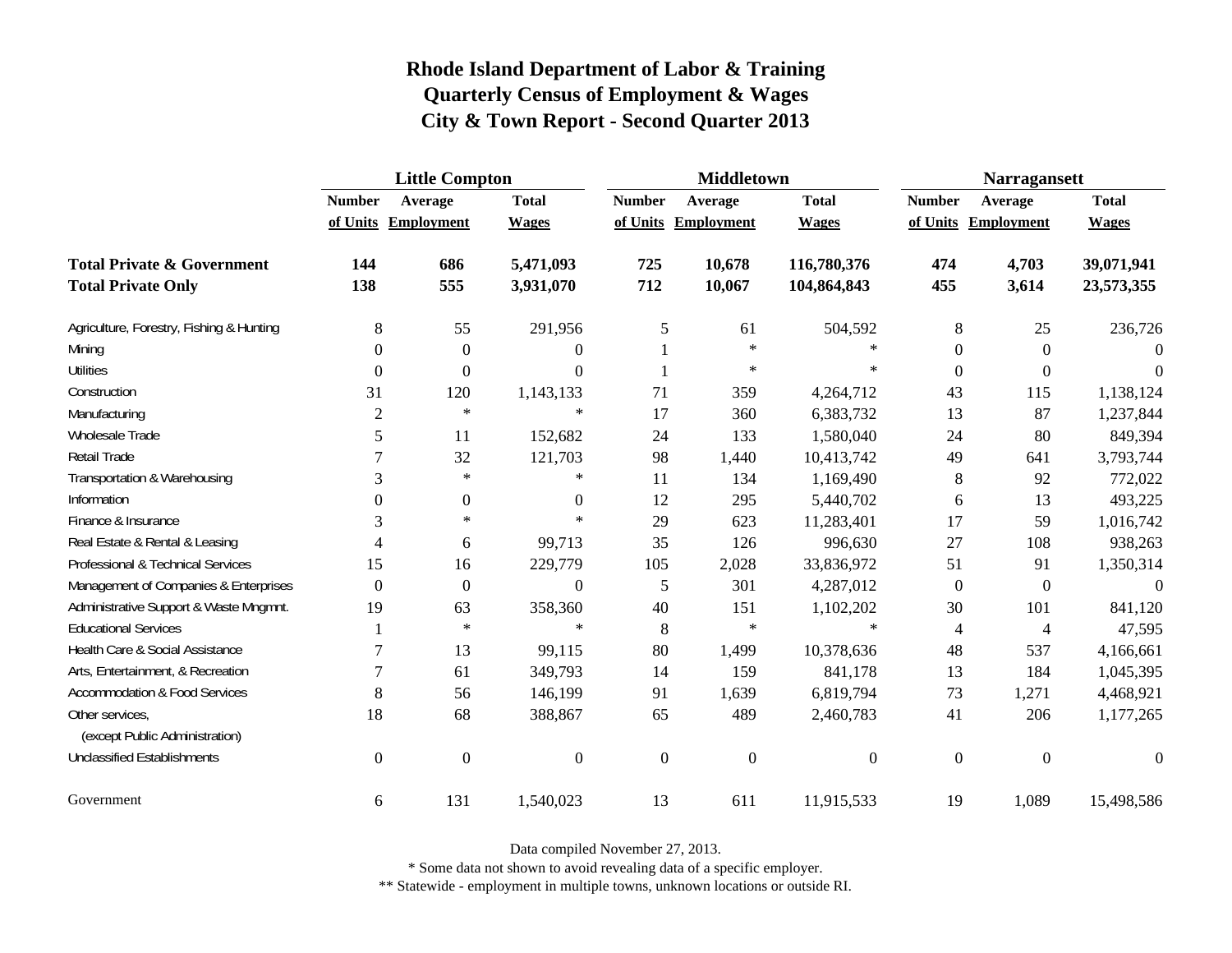|                                                   | <b>Newport</b>   |                     |                  |                  | <b>New Shoreham</b> |                  | <b>North Kingstown</b> |                     |                |  |
|---------------------------------------------------|------------------|---------------------|------------------|------------------|---------------------|------------------|------------------------|---------------------|----------------|--|
|                                                   | <b>Number</b>    | Average             | <b>Total</b>     | <b>Number</b>    | Average             | <b>Total</b>     | <b>Number</b>          | Average             | <b>Total</b>   |  |
|                                                   |                  | of Units Employment | <b>Wages</b>     |                  | of Units Employment | <b>Wages</b>     |                        | of Units Employment | <b>Wages</b>   |  |
| <b>Total Private &amp; Government</b>             | 1,258            | 17,931              | 202,065,685      | 218              | 894                 | 6,543,199        | 984                    | 15,158              | 172,106,691    |  |
| <b>Total Private Only</b>                         | 1,223            | 12,623              | 100,964,876      | 204              | 771                 | 5,317,082        | 965                    | 13,741              | 150,238,222    |  |
| Agriculture, Forestry, Fishing & Hunting          | 5                | $\ast$              | $\ast$           | 3                | $\ast$              | $\ast$           | 11                     | 54                  | 672,149        |  |
| Mining                                            |                  | $\ast$              | $\ast$           | $\mathbf{0}$     | $\Omega$            | $\overline{0}$   | $\boldsymbol{0}$       | $\overline{0}$      | 0              |  |
| <b>Utilities</b>                                  | $\boldsymbol{0}$ | $\boldsymbol{0}$    | $\overline{0}$   | $\overline{c}$   | $\ast$              | $\ast$           | $\overline{c}$         | $\ast$              | 宋              |  |
| Construction                                      | 80               | 423                 | 4,913,809        | 32               | 55                  | 693,203          | 104                    | 383                 | 4,733,161      |  |
| Manufacturing                                     | 30               | 189                 | 1,789,800        | 6                | 4                   | 17,439           | 67                     | 4,994               | 73,680,613     |  |
| Wholesale Trade                                   | 38               | 111                 | 1,555,400        |                  | $\ast$              | $\ast$           | 85                     | 629                 | 9,576,588      |  |
| Retail Trade                                      | 206              | 1,452               | 8,533,148        | 37               | 86                  | 629,861          | 104                    | 1,913               | 12,783,288     |  |
| Transportation & Warehousing                      | 43               | 290                 | 1,906,074        | 4                | 11                  | 47,173           | 36                     | 488                 | 4,198,920      |  |
| Information                                       | 27               | 255                 | 2,550,120        | $\overline{c}$   | $\ast$              | $\ast$           | 16                     | 140                 | 2,912,739      |  |
| Finance & Insurance                               | 43               | 195                 | 3,165,370        |                  | $\ast$              | $\ast$           | 41                     | 217                 | 3,184,657      |  |
| Real Estate & Rental & Leasing                    | 55               | 347                 | 3,004,121        | 12               | 55                  | 325,531          | 22                     | 76                  | 793,720        |  |
| Professional & Technical Services                 | 142              | 514                 | 7,908,257        | $\overline{4}$   | 18                  | 80,405           | 127                    | 398                 | 5,956,712      |  |
| Management of Companies & Enterprises             | 7                | $\ast$              | $\ast$           | $\mathbf{1}$     | $\ast$              | $\ast$           | 11                     | 564                 | 6,394,984      |  |
| Administrative Support & Waste Mngmnt.            | 91               | 357                 | 3,318,270        | 16               | 38                  | 300,555          | 67                     | 403                 | 2,882,223      |  |
| <b>Educational Services</b>                       | 14               | 629                 | 7,651,267        | 1                | $\ast$              | $\ast$           | 18                     | 111                 | 781,818        |  |
| Health Care & Social Assistance                   | 87               | 1,700               | 18,055,895       | 3                | $\ast$              | ∗                | 86                     | 1,654               | 12,345,169     |  |
| Arts, Entertainment, & Recreation                 | 45               | 1,035               | 6,742,868        | 11               | 27                  | 150,889          | 28                     | 304                 | 1,671,508      |  |
| <b>Accommodation &amp; Food Services</b>          | 177              | 4,153               | 22,478,284       | 55               | 406                 | 2,127,945        | 61                     | 926                 | 3,514,544      |  |
| Other services,<br>(except Public Administration) | 132              | 767                 | 5,751,568        | 13               | 22                  | 138,092          | 79                     | 419                 | 2,458,056      |  |
| <b>Unclassified Establishments</b>                | $\boldsymbol{0}$ | $\mathbf{0}$        | $\boldsymbol{0}$ | $\boldsymbol{0}$ | $\boldsymbol{0}$    | $\boldsymbol{0}$ | $\boldsymbol{0}$       | $\mathbf{0}$        | $\overline{0}$ |  |
| Government                                        | 35               | 5,308               | 101,100,809      | 14               | 123                 | 1,226,117        | 19                     | 1,417               | 21,868,469     |  |

Data compiled November 27, 2013.

\* Some data not shown to avoid revealing data of a specific employer.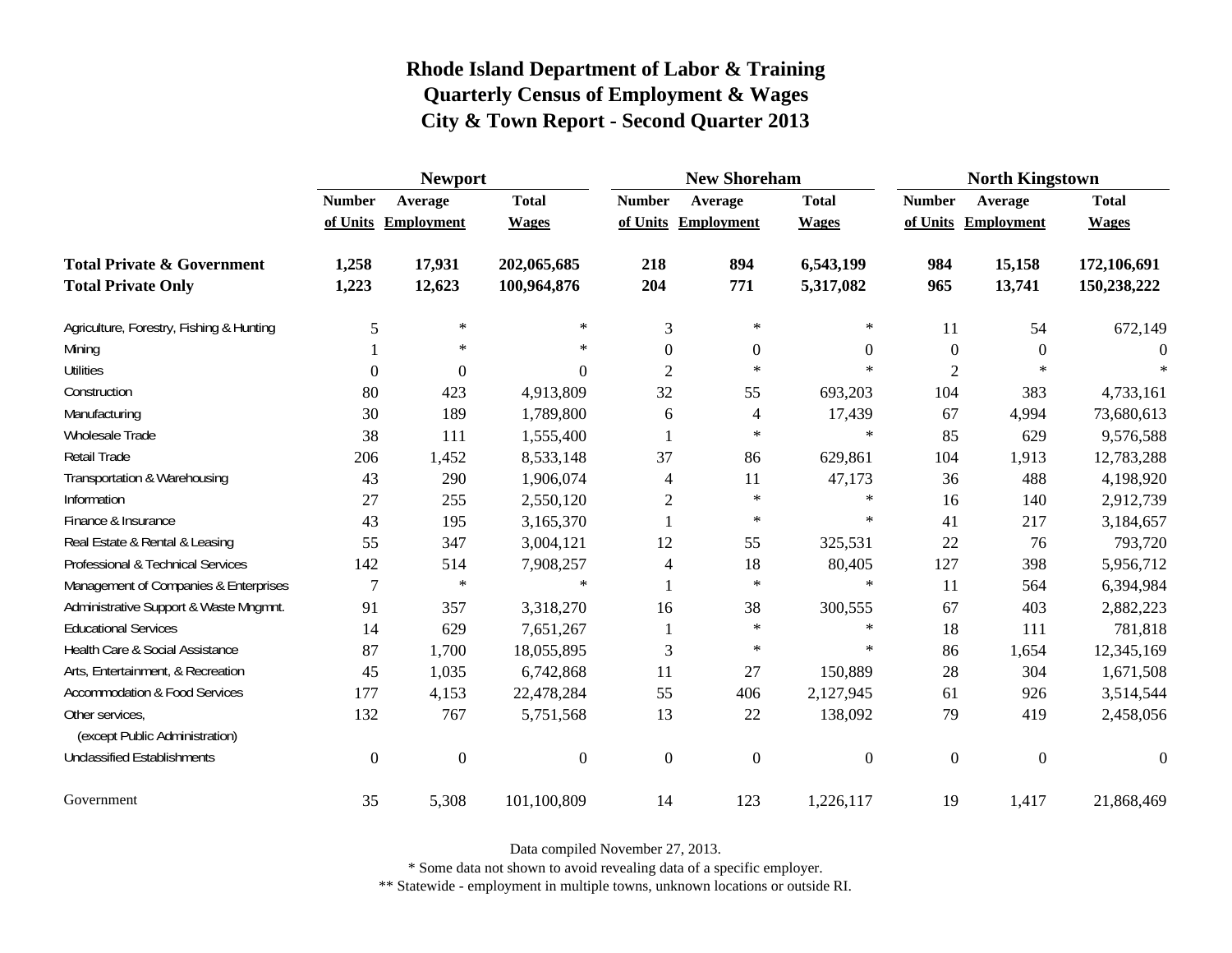|                                                   | <b>North Providence</b> |                     |                |                  | <b>North Smithfield</b> |                  | <b>Pawtucket</b> |                     |                  |
|---------------------------------------------------|-------------------------|---------------------|----------------|------------------|-------------------------|------------------|------------------|---------------------|------------------|
|                                                   | <b>Number</b>           | Average             | <b>Total</b>   | <b>Number</b>    | Average                 | <b>Total</b>     | <b>Number</b>    | Average             | <b>Total</b>     |
|                                                   |                         | of Units Employment | <b>Wages</b>   |                  | of Units Employment     | <b>Wages</b>     |                  | of Units Employment | <b>Wages</b>     |
| <b>Total Private &amp; Government</b>             | 700                     | 7,006               | 57,282,734     | 382              | 4,645                   | 40,771,834       | 1,515            | 23,513              | 256,875,683      |
| <b>Total Private Only</b>                         | 690                     | 5,977               | 46,435,370     | 373              | 4,247                   | 34,661,116       | 1,492            | 21,320              | 223, 141, 555    |
| Agriculture, Forestry, Fishing & Hunting          |                         | $\ast$              | $\ast$         | $\overline{c}$   | ∗                       | $\ast$           | $\overline{0}$   | $\Omega$            | 0                |
| Mining                                            | $\Omega$                | $\theta$            | $\Omega$       | $\overline{c}$   | $\ast$                  | $\ast$           | $\theta$         | 0                   | $\Omega$         |
| <b>Utilities</b>                                  | $\mathbf{0}$            | $\overline{0}$      | $\Omega$       | $\boldsymbol{0}$ | $\boldsymbol{0}$        | $\boldsymbol{0}$ | 3                | $\ast$              |                  |
| Construction                                      | 79                      | 206                 | 2,464,441      | 67               | 169                     | 1,447,879        | 132              | 892                 | 11,380,202       |
| Manufacturing                                     | 34                      | 237                 | 2,049,862      | 19               | 524                     | 5,111,852        | 141              | 3,867               | 40,123,828       |
| <b>Wholesale Trade</b>                            | 24                      | 81                  | 976,078        | 21               | 170                     | 2,424,631        | 70               | 503                 | 5,980,459        |
| Retail Trade                                      | 97                      | 983                 | 6,195,878      | 37               | 953                     | 6,327,719        | 171              | 1,403               | 9,740,482        |
| Transportation & Warehousing                      | 16                      | 131                 | 851,801        | 12               | 326                     | 3,296,179        | 40               | 540                 | 5,578,153        |
| Information                                       | $\overline{7}$          | 27                  | 312,983        | 4                | 10                      | 82,916           | 20               | 83                  | 1,229,257        |
| Finance & Insurance                               | 25                      | 135                 | 1,807,010      | 12               | 47                      | 709,056          | 49               | 530                 | 8,385,609        |
| Real Estate & Rental & Leasing                    | 31                      | 129                 | 1,027,609      | 11               | 16                      | 151,110          | 44               | 170                 | 1,540,734        |
| Professional & Technical Services                 | 54                      | 199                 | 2,636,039      | 44               | 258                     | 3,568,419        | 130              | 719                 | 9,786,166        |
| Management of Companies & Enterprises             | 3                       | $\ast$              | $\ast$         | -1               | $\ast$                  | $\ast$           | 10               | $\ast$              | $\ast$           |
| Administrative Support & Waste Mngmnt.            | 52                      | 460                 | 2,511,833      | 28               | 166                     | 1,448,695        | 99               | 2,107               | 14,388,891       |
| <b>Educational Services</b>                       | $\overline{4}$          | $\ast$              | $\ast$         | $\overline{2}$   | $\ast$                  | $\ast$           | 28               | 340                 | 2,729,508        |
| Health Care & Social Assistance                   | 115                     | 2,272               | 20,514,593     | 49               | 863                     | 6,306,005        | 233              | 5,288               | 47,298,622       |
| Arts, Entertainment, & Recreation                 | 5                       | 56                  | 89,497         | 8                | 37                      | 266,616          | 20               | 447                 | 4,425,444        |
| <b>Accommodation &amp; Food Services</b>          | 67                      | 777                 | 2,871,344      | 23               | 511                     | 1,802,832        | 136              | 1,642               | 5,835,935        |
| Other services,<br>(except Public Administration) | 76                      | 257                 | 1,810,601      | 31               | 154                     | 1,148,871        | 166              | 1,238               | 7,460,810        |
| <b>Unclassified Establishments</b>                | $\boldsymbol{0}$        | $\boldsymbol{0}$    | $\overline{0}$ | $\boldsymbol{0}$ | $\mathbf{0}$            | $\boldsymbol{0}$ | $\mathbf{0}$     | $\overline{0}$      | $\boldsymbol{0}$ |
| Government                                        | 10                      | 1,029               | 10,847,364     | 9                | 398                     | 6,110,718        | 23               | 2,193               | 33,734,128       |

Data compiled November 27, 2013.

\* Some data not shown to avoid revealing data of a specific employer.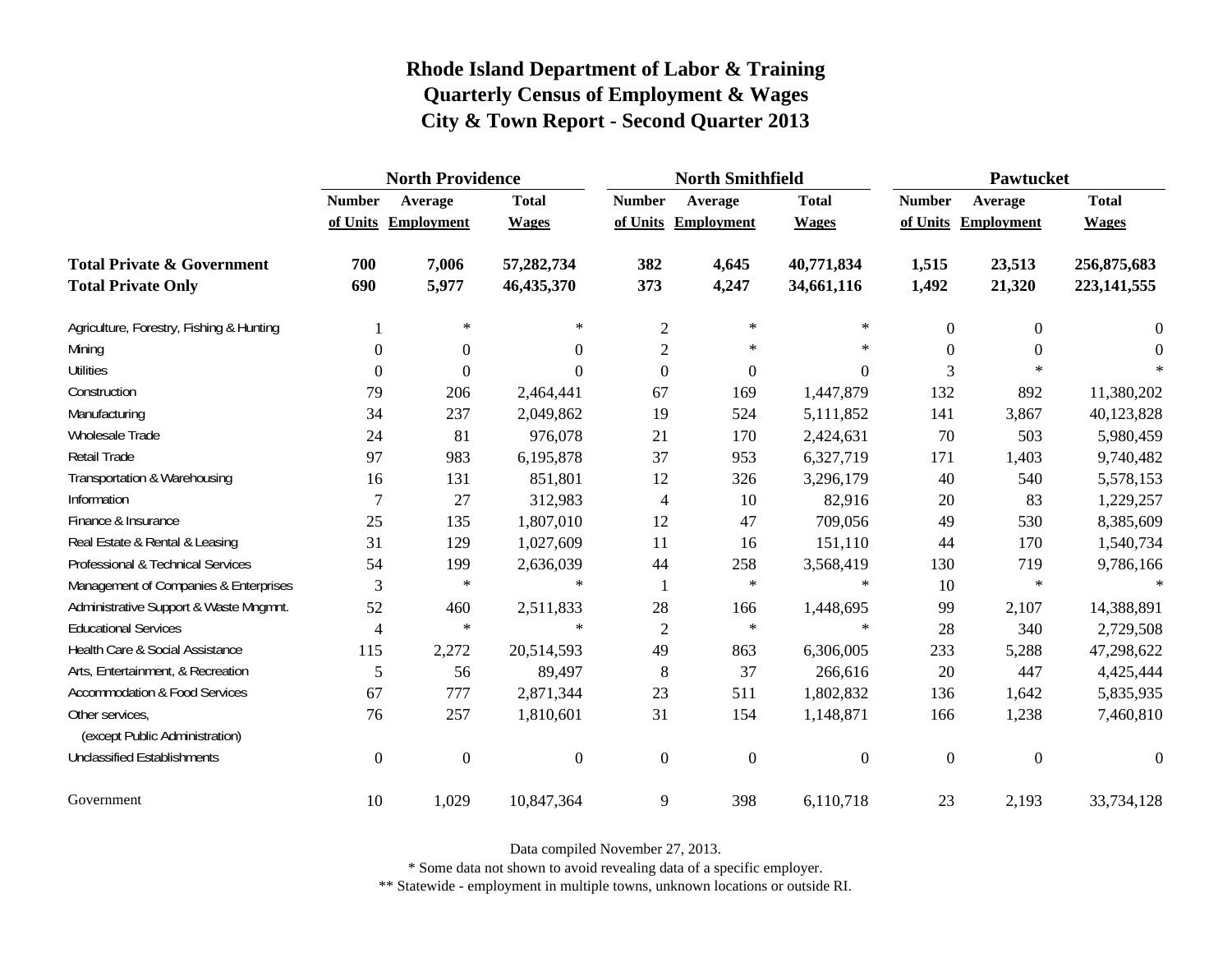|                                                   | Portsmouth    |                     |                  |                | Providence          |               | <b>Richmond</b> |                     |                  |
|---------------------------------------------------|---------------|---------------------|------------------|----------------|---------------------|---------------|-----------------|---------------------|------------------|
|                                                   | <b>Number</b> | Average             | <b>Total</b>     | <b>Number</b>  | Average             | <b>Total</b>  | <b>Number</b>   | Average             | <b>Total</b>     |
|                                                   |               | of Units Employment | <b>Wages</b>     |                | of Units Employment | <b>Wages</b>  |                 | of Units Employment | <b>Wages</b>     |
| <b>Total Private &amp; Government</b>             | 516           | 5,802               | 77,395,377       | 5,546          | 107,571             | 1,368,765,171 | 155             | 2,075               | 21,829,804       |
| <b>Total Private Only</b>                         | 500           | 5,246               | 66,994,483       | 5,443          | 92,919              | 1,132,865,154 | 148             | 1,372               | 9,861,521        |
| Agriculture, Forestry, Fishing & Hunting          | 16            | 45                  | 305,146          |                | $\ast$              | $\ast$        | 8               | 43                  | 458,597          |
| Mining                                            | $\Omega$      | $\theta$            | $\boldsymbol{0}$ | $\mathbf{0}$   | $\Omega$            | 0             |                 | $\ast$              | $\ast$           |
| <b>Utilities</b>                                  |               | $\ast$              | $\ast$           | 7              | 584                 | 14,714,486    | $\theta$        | $\theta$            | $\theta$         |
| Construction                                      | 60            | 307                 | 3,531,401        | 242            | 1,921               | 33,730,659    | 21              | 80                  | 909,605          |
| Manufacturing                                     | 23            | 1,594               | 35,893,753       | 249            | 4,326               | 42,972,719    | 4               | $\ast$              | $\ast$           |
| <b>Wholesale Trade</b>                            | 22            | 112                 | 1,743,873        | 206            | 2,775               | 41,990,981    | 6               | $\ast$              | $\ast$           |
| Retail Trade                                      | 54            | 482                 | 3,567,314        | 642            | 6,736               | 39,420,565    | 21              | 295                 | 2,003,295        |
| Transportation & Warehousing                      | $\,8\,$       | 83                  | 613,404          | 72             | 576                 | 5,184,249     | $\mathfrak{Z}$  | $\ast$              | $\star$          |
| Information                                       | 11            | 83                  | 1,208,134        | 150            | 2,660               | 44,360,198    |                 | $\ast$              | $\ast$           |
| Finance & Insurance                               | 17            | 68                  | 644,960          | 299            | 5,219               | 118,851,822   | 5               | 51                  | 505,628          |
| Real Estate & Rental & Leasing                    | 15            | 158                 | 1,232,835        | 188            | 1,438               | 14,592,017    | $\Omega$        | $\overline{0}$      | $\theta$         |
| Professional & Technical Services                 | 74            | 150                 | 2,179,907        | 918            | 6,298               | 120,035,098   | 11              | 64                  | 748,230          |
| Management of Companies & Enterprises             | 4             | $\ast$              | $\ast$           | 48             | 2,306               | 47,930,919    |                 |                     |                  |
| Administrative Support & Waste Mngmnt.            | 34            | 235                 | 1,922,134        | 294            | 7,518               | 52,024,523    | 16              | 72                  | 522,281          |
| <b>Educational Services</b>                       | 17            | 277                 | 2,701,071        | 116            | 10,482              | 144,130,056   | $\overline{2}$  | $\star$             | $\mathbf{x}$     |
| Health Care & Social Assistance                   | 44            | 835                 | 6,590,011        | 770            | 25,727              | 329,107,297   | 12              | 96                  | 725,548          |
| Arts, Entertainment, & Recreation                 | 10            | 120                 | 701,119          | 61             | 1,047               | 6,112,063     | 6               | 124                 | 448,900          |
| <b>Accommodation &amp; Food Services</b>          | 41            | 500                 | 2,275,950        | 553            | 9,169               | 44,058,938    | 20              | 284                 | 991,302          |
| Other services,<br>(except Public Administration) | 49            | 171                 | 1,552,810        | 623            | 4,125               | 33,533,002    | 11              | 23                  | 127,217          |
| <b>Unclassified Establishments</b>                | $\Omega$      | $\mathbf{0}$        | $\boldsymbol{0}$ | $\overline{4}$ | $\ast$              | $\ast$        | $\Omega$        | $\boldsymbol{0}$    | $\boldsymbol{0}$ |
| Government                                        | 16            | 556                 | 10,400,894       | 103            | 14,652              | 235,900,017   | 7               | 703                 | 11,968,283       |

Data compiled November 27, 2013.

\* Some data not shown to avoid revealing data of a specific employer.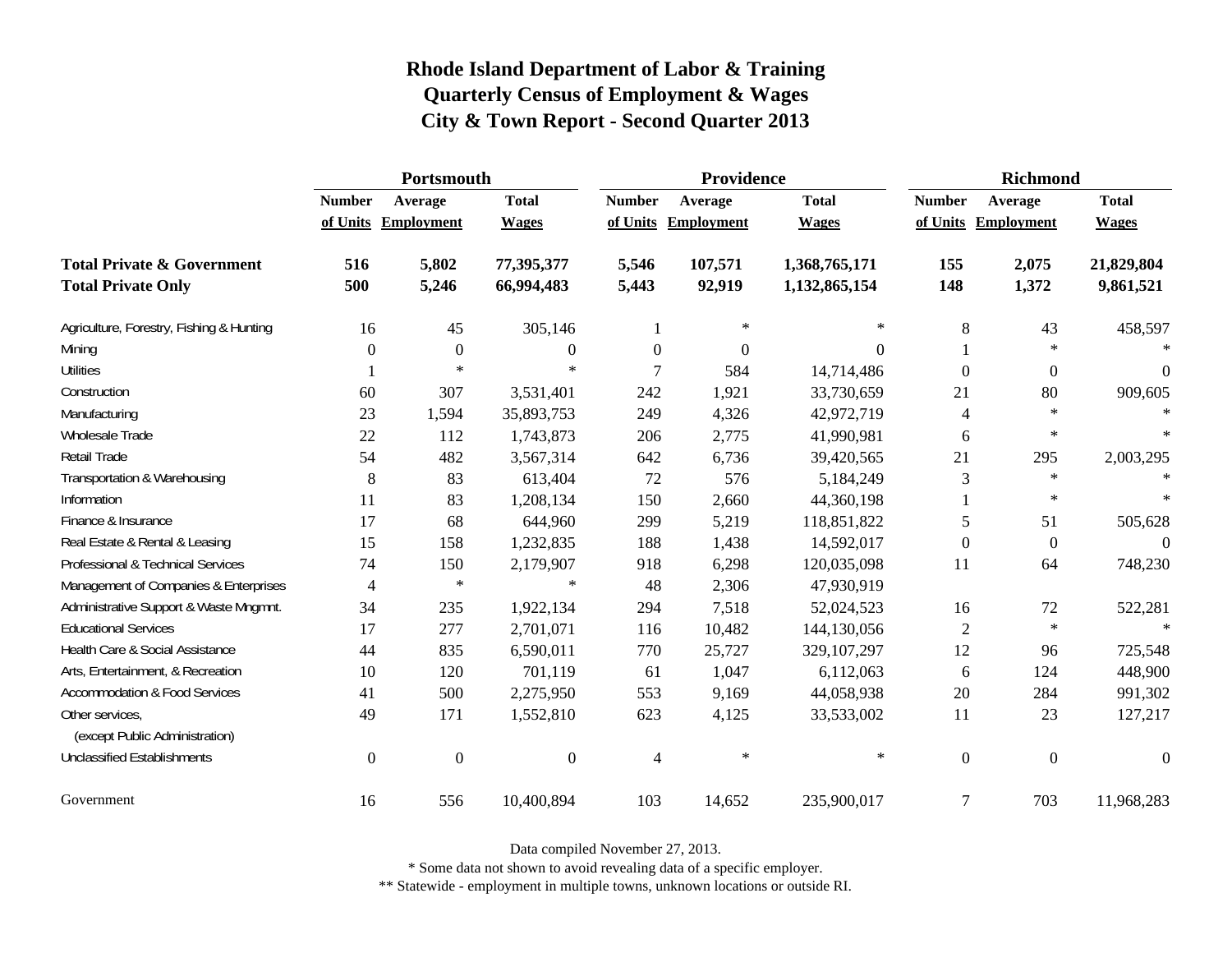|                                                   | <b>Scituate</b> |                     |                |                  | <b>Smithfield</b> |                  | <b>South Kingstown</b> |                     |                  |
|---------------------------------------------------|-----------------|---------------------|----------------|------------------|-------------------|------------------|------------------------|---------------------|------------------|
|                                                   | <b>Number</b>   | Average             | <b>Total</b>   | <b>Number</b>    | Average           | <b>Total</b>     | <b>Number</b>          | Average             | <b>Total</b>     |
|                                                   |                 | of Units Employment | <b>Wages</b>   | of Units         | Employment        | <b>Wages</b>     |                        | of Units Employment | <b>Wages</b>     |
| <b>Total Private &amp; Government</b>             | 261             | 1,597               | 15,757,053     | 862              | 15,276            | 213,433,497      | 983                    | 13,670              | 145,948,675      |
| <b>Total Private Only</b>                         | 248             | 974                 | 6,631,027      | 847              | 14,649            | 203,229,601      | 960                    | 9,917               | 95,055,398       |
| Agriculture, Forestry, Fishing & Hunting          | 11              | 46                  | 257,525        | $\mathfrak{Z}$   | $\ast$            | $\ast$           | 17                     | 88                  | 653,735          |
| Mining                                            | $\theta$        | $\Omega$            | $\overline{0}$ |                  | $\ast$            | $\ast$           |                        | $\ast$              | $\star$          |
| <b>Utilities</b>                                  | $\theta$        | $\Omega$            | $\overline{0}$ | $\boldsymbol{0}$ | $\boldsymbol{0}$  | $\mathbf{0}$     | 3                      | $\ast$              | $\ast$           |
| Construction                                      | 58              | 164                 | 1,501,578      | 131              | 938               | 12,673,294       | 111                    | 333                 | 3,487,230        |
| Manufacturing                                     | 9               | 20                  | 144,491        | 67               | 1,490             | 19,398,789       | 27                     | 565                 | 9,939,381        |
| Wholesale Trade                                   | 7               | 31                  | 254,645        | 62               | 839               | 12,839,879       | 50                     | 771                 | 16,053,120       |
| Retail Trade                                      | 18              | 172                 | 1,058,035      | 116              | 1,944             | 10,995,477       | 117                    | 1,298               | 9,423,761        |
| Transportation & Warehousing                      | 10              | 7                   | 67,070         | 15               | 134               | 1,328,651        | 9                      | 168                 | 927,847          |
| Information                                       | 5               | 24                  | 169,217        | 15               | 172               | 3,346,848        | 17                     | 151                 | 2,240,525        |
| Finance & Insurance                               | 4               | $\overline{7}$      | 83,446         | 48               | 3,661             | 88,840,834       | 31                     | 267                 | 3,781,358        |
| Real Estate & Rental & Leasing                    | 10              | 31                  | 210,742        | 20               | 66                | 809,231          | 21                     | 189                 | 1,097,971        |
| Professional & Technical Services                 | 33              | 88                  | 953,806        | $80\,$           | 343               | 4,690,888        | 111                    | 339                 | 4,865,123        |
| Management of Companies & Enterprises             | $\theta$        | $\theta$            | $\theta$       | 6                | 188               | 8,317,507        | 3                      | $\ast$              | $\ast$           |
| Administrative Support & Waste Mngmnt.            | 20              | 35                  | 262,489        | 49               | 624               | 7,522,184        | 76                     | 341                 | 2,526,323        |
| <b>Educational Services</b>                       |                 | $\ast$              | $\ast$         | 11               | $\ast$            | $\star$          | 24                     | 303                 | 2,481,014        |
| Health Care & Social Assistance                   | 25              | 114                 | 586,445        | $72\,$           | 1,586             | 10,755,547       | 116                    | 2,711               | 25,248,541       |
| Arts, Entertainment, & Recreation                 | $\overline{2}$  | $\ast$              | $\ast$         | 13               | 51                | 260,899          | 33                     | 232                 | 1,163,365        |
| <b>Accommodation &amp; Food Services</b>          | 17              | 173                 | 608,887        | 74               | 1,157             | 5,179,014        | 99                     | 1,411               | 5,640,124        |
| Other services,<br>(except Public Administration) | 17              | 57                  | 413,587        | 64               | 617               | 4,708,336        | 94                     | 705                 | 4,777,502        |
| <b>Unclassified Establishments</b>                |                 | $\ast$              | $\ast$         | $\overline{0}$   | $\boldsymbol{0}$  | $\boldsymbol{0}$ | $\boldsymbol{0}$       | $\boldsymbol{0}$    | $\boldsymbol{0}$ |
| Government                                        | 13              | 623                 | 9,126,026      | 15               | 627               | 10,203,896       | 23                     | 3,753               | 50,893,277       |

Data compiled November 27, 2013.

\* Some data not shown to avoid revealing data of a specific employer.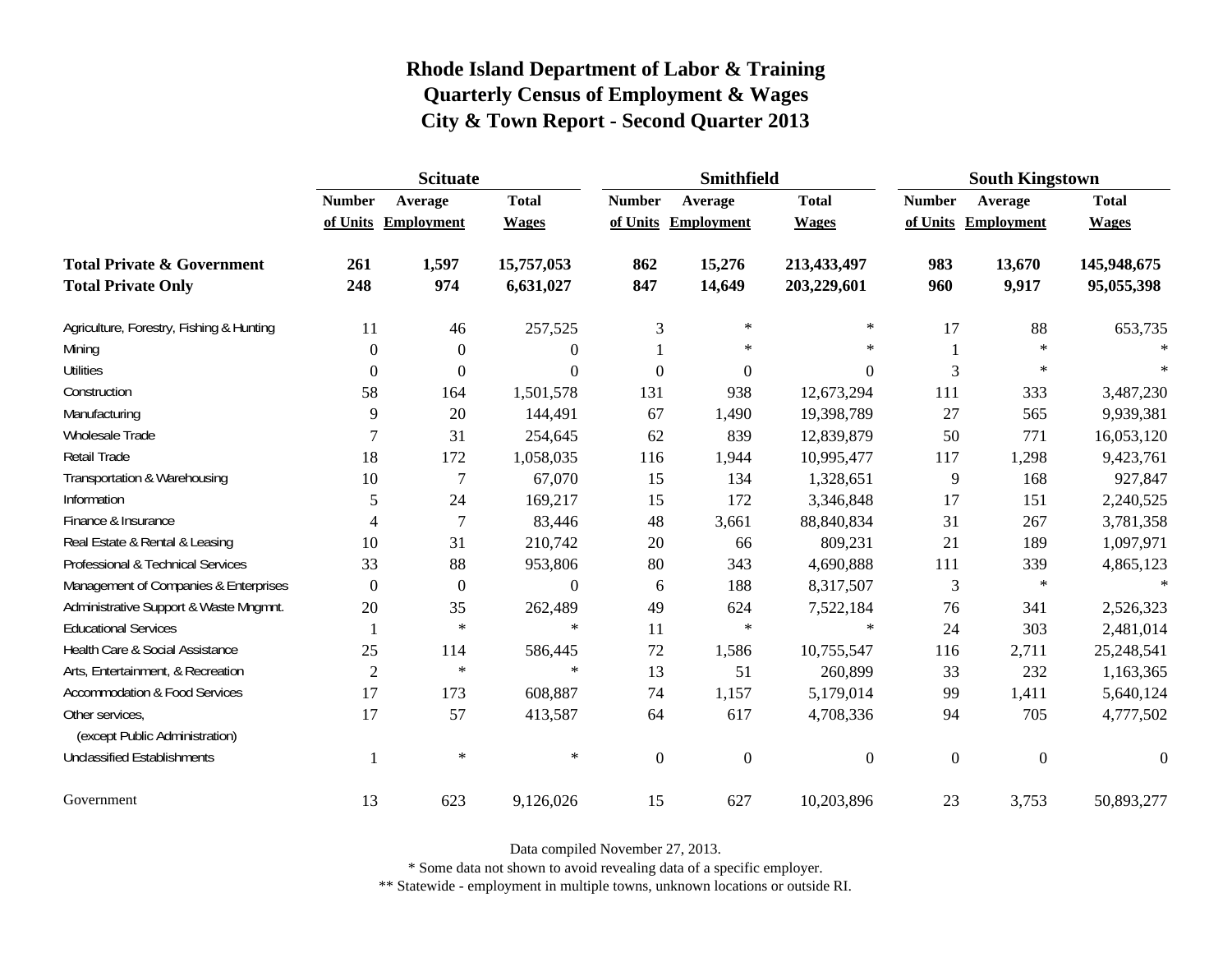|                                                   | <b>Tiverton</b>     |                  |              |                  | <b>Warren</b>       |                  | Warwick       |            |              |  |
|---------------------------------------------------|---------------------|------------------|--------------|------------------|---------------------|------------------|---------------|------------|--------------|--|
|                                                   | <b>Number</b>       | Average          | <b>Total</b> | <b>Number</b>    | Average             | <b>Total</b>     | <b>Number</b> | Average    | <b>Total</b> |  |
|                                                   | of Units Employment |                  | <b>Wages</b> |                  | of Units Employment | <b>Wages</b>     | of Units      | Employment | <b>Wages</b> |  |
| <b>Total Private &amp; Government</b>             | 343                 | 2,640            | 23,059,101   | 371              | 3,514               | 28,698,779       | 3,045         | 48,077     | 506,258,872  |  |
| <b>Total Private Only</b>                         | 328                 | 2,115            | 16,629,371   | 364              | 3,361               | 26,886,241       | 3,012         | 43,943     | 441,836,081  |  |
| Agriculture, Forestry, Fishing & Hunting          | 6                   | 19               | 80,064       | $\sqrt{2}$       | $\ast$              | $\ast$           | 4             | $\ast$     |              |  |
| Mining                                            |                     | $\ast$           | $\ast$       | $\boldsymbol{0}$ | $\boldsymbol{0}$    | $\mathbf{0}$     | 0             | $\Omega$   | $\Omega$     |  |
| <b>Utilities</b>                                  | 3                   | $\ast$           | $\ast$       | $\theta$         | $\boldsymbol{0}$    | $\Omega$         | $\Omega$      | $\theta$   | $\Omega$     |  |
| Construction                                      | 39                  | 186              | 1,810,705    | 49               | 131                 | 1,382,485        | 277           | 1,937      | 26,155,389   |  |
| Manufacturing                                     | 14                  | 85               | 568,290      | 37               | 614                 | 6,556,291        | 127           | 2,913      | 37,303,884   |  |
| <b>Wholesale Trade</b>                            | 20                  | 92               | 1,075,170    | 18               | 114                 | 1,872,633        | 181           | 1,731      | 23,361,816   |  |
| Retail Trade                                      | 46                  | 503              | 4,778,202    | 39               | 283                 | 1,714,456        | 407           | 7,402      | 52,426,298   |  |
| Transportation & Warehousing                      | $8\,$               | 77               | 417,044      | 5                | 307                 | 1,918,552        | 77            | 1,910      | 20,326,203   |  |
| Information                                       | $\overline{2}$      | $\ast$           | $\ast$       | $\overline{4}$   | 46                  | 512,703          | 47            | 521        | 5,568,153    |  |
| Finance & Insurance                               | 12                  | 54               | 575,240      | 13               | 133                 | 1,274,304        | 185           | 3,381      | 53,339,222   |  |
| Real Estate & Rental & Leasing                    | 5                   | 8                | 116,002      | 10               | 26                  | 160,923          | 107           | 1,087      | 9,677,859    |  |
| Professional & Technical Services                 | 36                  | 113              | 1,411,338    | 30               | 108                 | 1,171,554        | 374           | 1,901      | 25,459,144   |  |
| Management of Companies & Enterprises             |                     | $\ast$           | $\ast$       | $\mathbf{1}$     | $\ast$              | $\ast$           | 27            | 1,256      | 23,801,601   |  |
| Administrative Support & Waste Mngmnt.            | 24                  | 43               | 306,775      | 24               | 138                 | 912,875          | 215           | 2,188      | 17,516,058   |  |
| <b>Educational Services</b>                       | $\overline{4}$      | 14               | 53,534       | 5                | 51                  | 565,345          | 34            | 1,014      | 10,042,267   |  |
| Health Care & Social Assistance                   | 35                  | 345              | 2,819,977    | 36               | 587                 | 5,591,076        | 385           | 8,890      | 98,062,852   |  |
| Arts, Entertainment, & Recreation                 | 5                   | 29               | 123,332      | 6                | 55                  | 215,093          | 38            | 628        | 3,354,622    |  |
| <b>Accommodation &amp; Food Services</b>          | 30                  | 410              | 1,443,058    | 42               | 620                 | 2,067,800        | 251           | 5,438      | 23,011,225   |  |
| Other services,<br>(except Public Administration) | 37                  | 110              | 551,088      | 43               | 146                 | 953,443          | 275           | 1,733      | 12,376,809   |  |
| <b>Unclassified Establishments</b>                | $\boldsymbol{0}$    | $\boldsymbol{0}$ | $\mathbf{0}$ | $\boldsymbol{0}$ | $\boldsymbol{0}$    | $\boldsymbol{0}$ |               | $\ast$     | $\ast$       |  |
| Government                                        | 15                  | 525              | 6,429,730    | $\tau$           | 153                 | 1,812,538        | 33            | 4,134      | 64,422,791   |  |

Data compiled November 27, 2013.

\* Some data not shown to avoid revealing data of a specific employer.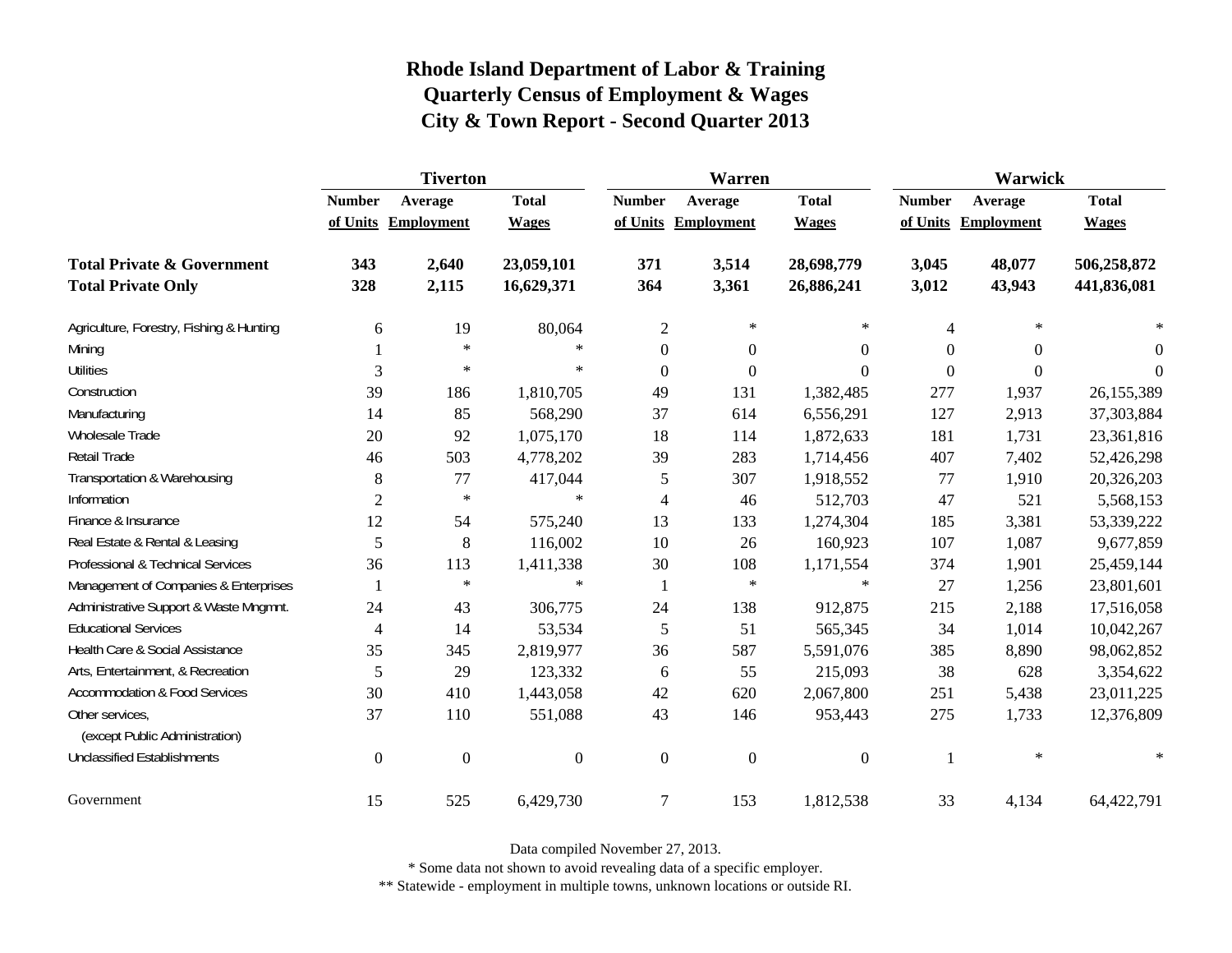|                                                   | Westerly         |                     |                |                  | <b>West Greenwich</b> |                  | <b>West Warwick</b> |                     |              |
|---------------------------------------------------|------------------|---------------------|----------------|------------------|-----------------------|------------------|---------------------|---------------------|--------------|
|                                                   | <b>Number</b>    | Average             | <b>Total</b>   | <b>Number</b>    | Average               | <b>Total</b>     | <b>Number</b>       | Average             | <b>Total</b> |
|                                                   |                  | of Units Employment | <b>Wages</b>   |                  | of Units Employment   | <b>Wages</b>     |                     | of Units Employment | <b>Wages</b> |
| <b>Total Private &amp; Government</b>             | 851              | 9,847               | 92,201,502     | 188              | 3,110                 | 62,124,623       | 590                 | 7,792               | 84,576,358   |
| <b>Total Private Only</b>                         | 833              | 8,703               | 76,856,078     | 178              | 2,725                 | 56,945,564       | 575                 | 6,700               | 67,977,279   |
| Agriculture, Forestry, Fishing & Hunting          | $\overline{2}$   | $\ast$              | $\ast$         | $\mathfrak{2}$   | $\ast$                | $\ast$           | $\overline{0}$      | $\mathbf{0}$        | 0            |
| Mining                                            | 3                | $\ast$              | $\ast$         |                  | $\ast$                | $\ast$           | $\mathbf{0}$        | $\mathbf{0}$        | $\Omega$     |
| <b>Utilities</b>                                  | $\mathbf{0}$     | $\boldsymbol{0}$    | $\overline{0}$ | $\boldsymbol{0}$ | $\mathbf{0}$          | $\theta$         | $\mathbf{0}$        | $\Omega$            | 0            |
| Construction                                      | 88               | 264                 | 3,010,981      | 39               | 106                   | 1,106,585        | 67                  | 253                 | 2,441,636    |
| Manufacturing                                     | 30               | 506                 | 6,361,451      | 9                | 1,083                 | 31,177,254       | 28                  | 1,274               | 15,625,193   |
| Wholesale Trade                                   | 27               | 67                  | 827,889        | 12               | 245                   | 3,524,025        | 32                  | 246                 | 3,128,521    |
| Retail Trade                                      | 138              | 1,876               | 11,871,187     | 14               | 70                    | 349,596          | 91                  | 895                 | 6,802,118    |
| Transportation & Warehousing                      | 9                | 75                  | 591,431        | 5                | $\ast$                | $\ast$           | 12                  | 319                 | 2,730,494    |
| Information                                       | 16               | 140                 | 2,402,934      | 4                | ∗                     | $\ast$           | 9                   | $\ast$              |              |
| Finance & Insurance                               | 26               | 339                 | 5,225,270      | 7                | 33                    | 354,826          | 22                  | 593                 | 8,010,968    |
| Real Estate & Rental & Leasing                    | 23               | 78                  | 543,075        | 3                | $\ast$                | $\ast$           | 22                  | 65                  | 498,611      |
| Professional & Technical Services                 | 68               | 258                 | 3,142,593      | 22               | $\ast$                | $\ast$           | 51                  | 113                 | 1,536,097    |
| Management of Companies & Enterprises             | 8                | $\ast$              | $\ast$         | $\overline{0}$   | $\mathbf{0}$          | $\overline{0}$   | $\overline{2}$      | $\ast$              | $\star$      |
| Administrative Support & Waste Mngmnt.            | 51               | 196                 | 1,619,631      | 17               | 126                   | 1,056,044        | 22                  | 185                 | 1,107,695    |
| <b>Educational Services</b>                       | 8                | 69                  | 307,944        | 2                | $\ast$                | $\ast$           | 10                  | 62                  | 305,648      |
| Health Care & Social Assistance                   | 119              | 2,100               | 23,577,154     | 10               | 123                   | 784,343          | 56                  | 673                 | 5,592,432    |
| Arts, Entertainment, & Recreation                 | 34               | 467                 | 2,211,146      | $\mathfrak{2}$   | $\ast$                | $\ast$           | 11                  | 34                  | 184,774      |
| <b>Accommodation &amp; Food Services</b>          | 102              | 1,616               | 7,563,408      | 20               | 237                   | 993,334          | 68                  | 736                 | 2,749,672    |
| Other services,<br>(except Public Administration) | 81               | 299                 | 1,814,277      | 9                | 17                    | 136,329          | 71                  | 290                 | 1,832,223    |
| <b>Unclassified Establishments</b>                | $\boldsymbol{0}$ | $\boldsymbol{0}$    | $\overline{0}$ | $\mathbf{0}$     | $\mathbf{0}$          | $\boldsymbol{0}$ | 1                   | $\ast$              |              |
| Government                                        | 18               | 1,144               | 15,345,424     | 10               | 385                   | 5,179,059        | 15                  | 1,092               | 16,599,079   |

Data compiled November 27, 2013.

\* Some data not shown to avoid revealing data of a specific employer.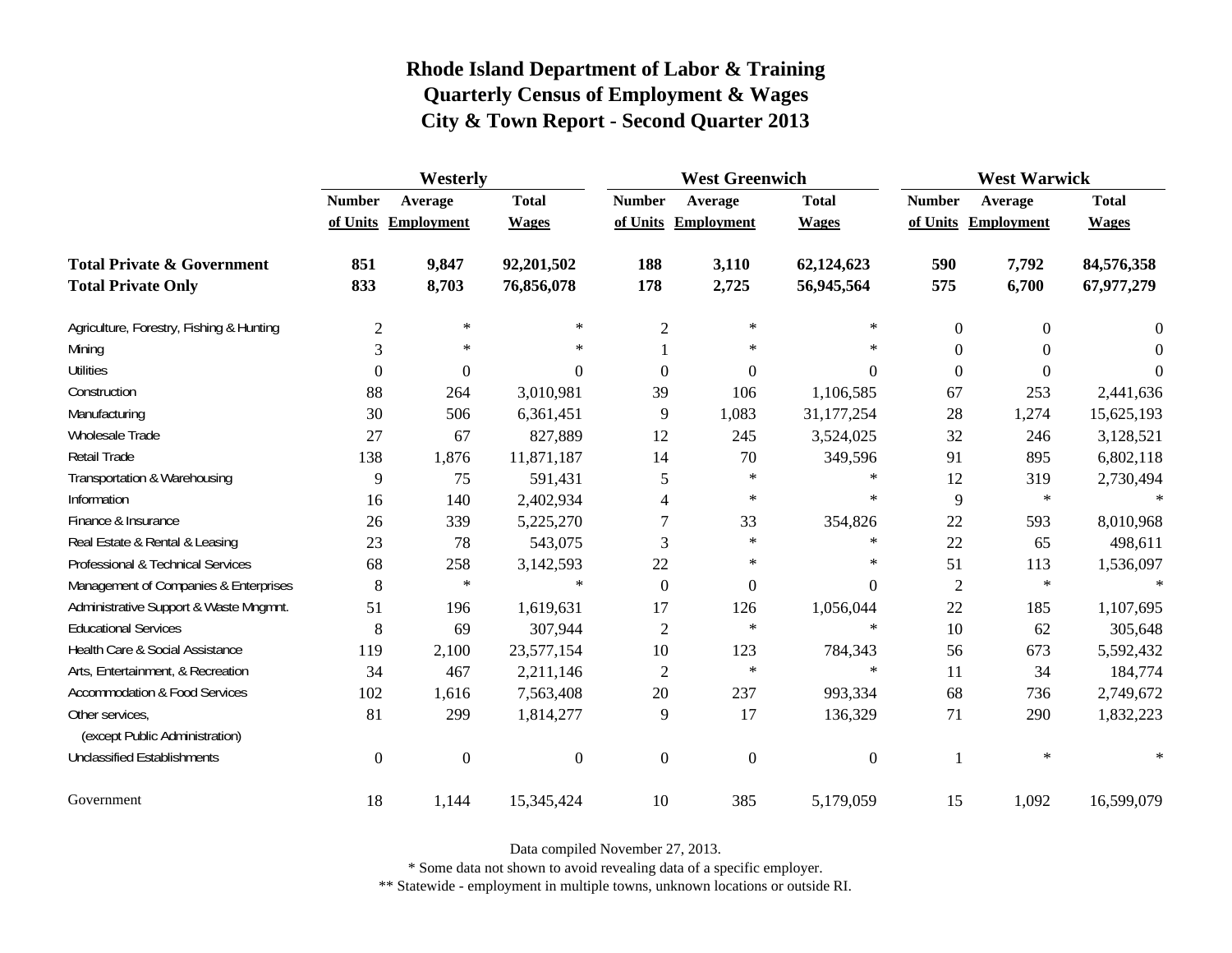|                                          |                  | Woonsocket        |                  | Statewide **   |                     |              |  |
|------------------------------------------|------------------|-------------------|------------------|----------------|---------------------|--------------|--|
|                                          | <b>Number</b>    | Average           | <b>Total</b>     | <b>Number</b>  | Average             | <b>Total</b> |  |
|                                          | of Units         | <b>Employment</b> | <b>Wages</b>     |                | of Units Employment | <b>Wages</b> |  |
| <b>Total Private &amp; Government</b>    | 848              | 14,085            | 198,906,706      | 3,898          | 9,668               | 160,777,445  |  |
| <b>Total Private Only</b>                | 828              | 12,609            | 174,060,371      | 3,894          | 9,605               | 159,498,408  |  |
| Agriculture, Forestry, Fishing & Hunting | $\boldsymbol{0}$ | $\boldsymbol{0}$  | 0                |                | $2*$<br>∗           |              |  |
| Mining                                   | $\boldsymbol{0}$ | $\boldsymbol{0}$  | $\theta$         | $\overline{0}$ | $\mathbf{0}$        | $\theta$     |  |
| <b>Utilities</b>                         | $\overline{2}$   | $\ast$            | $\ast$           | 3              | $\ast$              | $\ast$       |  |
| Construction                             | 59               | 306               | 3,562,298        | 313            | 654                 | 8,811,428    |  |
| Manufacturing                            | 51               | 929               | 9,619,788        | 40             | 212                 | 3,048,552    |  |
| Wholesale Trade                          | 40               | 417               | 6,219,727        | 1,302          | 2,149               | 48,492,242   |  |
| Retail Trade                             | 116              | 1,239             | 8,618,419        | 97             | 224                 | 2,267,470    |  |
| Transportation & Warehousing             | 15               | $\ast$            | $\ast$           | 43             | 112                 | 1,556,700    |  |
| Information                              | 8                | 51                | 333,606          | 204            | 460                 | 8,832,459    |  |
| Finance & Insurance                      | 25               | 175               | 1,867,770        | 177            | 554                 | 11,805,407   |  |
| Real Estate & Rental & Leasing           | 31               | 145               | 1,012,077        | 47             | 125                 | 1,795,105    |  |
| Professional & Technical Services        | 84               | 444               | 7,066,440        | 747            | 1,287               | 26,371,153   |  |
| Management of Companies & Enterprises    | 14               | $\ast$            | $\ast$           | 58             | 226                 | 3,259,894    |  |
| Administrative Support & Waste Mngmnt.   | 37               | 349               | 2,855,311        | 443            | 2,571               | 27,551,131   |  |
| <b>Educational Services</b>              | 12               | 329               | 2,908,384        | 89             | 161                 | 1,800,557    |  |
| Health Care & Social Assistance          | 133              | 4,044             | 34,477,208       | 77             | 344                 | 7,651,364    |  |
| Arts, Entertainment, & Recreation        | 7                | 81                | 341,895          | 22             | 28                  | 554,319      |  |
| <b>Accommodation &amp; Food Services</b> | 105              | 1,087             | 3,896,883        | 39             | 176                 | 966,541      |  |
| Other services,                          | 89               | 326               | 1,860,952        | 106            | 267                 | 3,764,791    |  |
| (except Public Administration)           |                  |                   |                  |                |                     |              |  |
| <b>Unclassified Establishments</b>       | $\boldsymbol{0}$ | $\boldsymbol{0}$  | $\boldsymbol{0}$ | 84             | 49                  | 660,866      |  |
| Government                               | 20               | 1,476             | 24,846,335       | 4              | 63                  | 1,279,037    |  |

Data compiled November 27, 2013.

\* Some data not shown to avoid revealing data of a specific employer.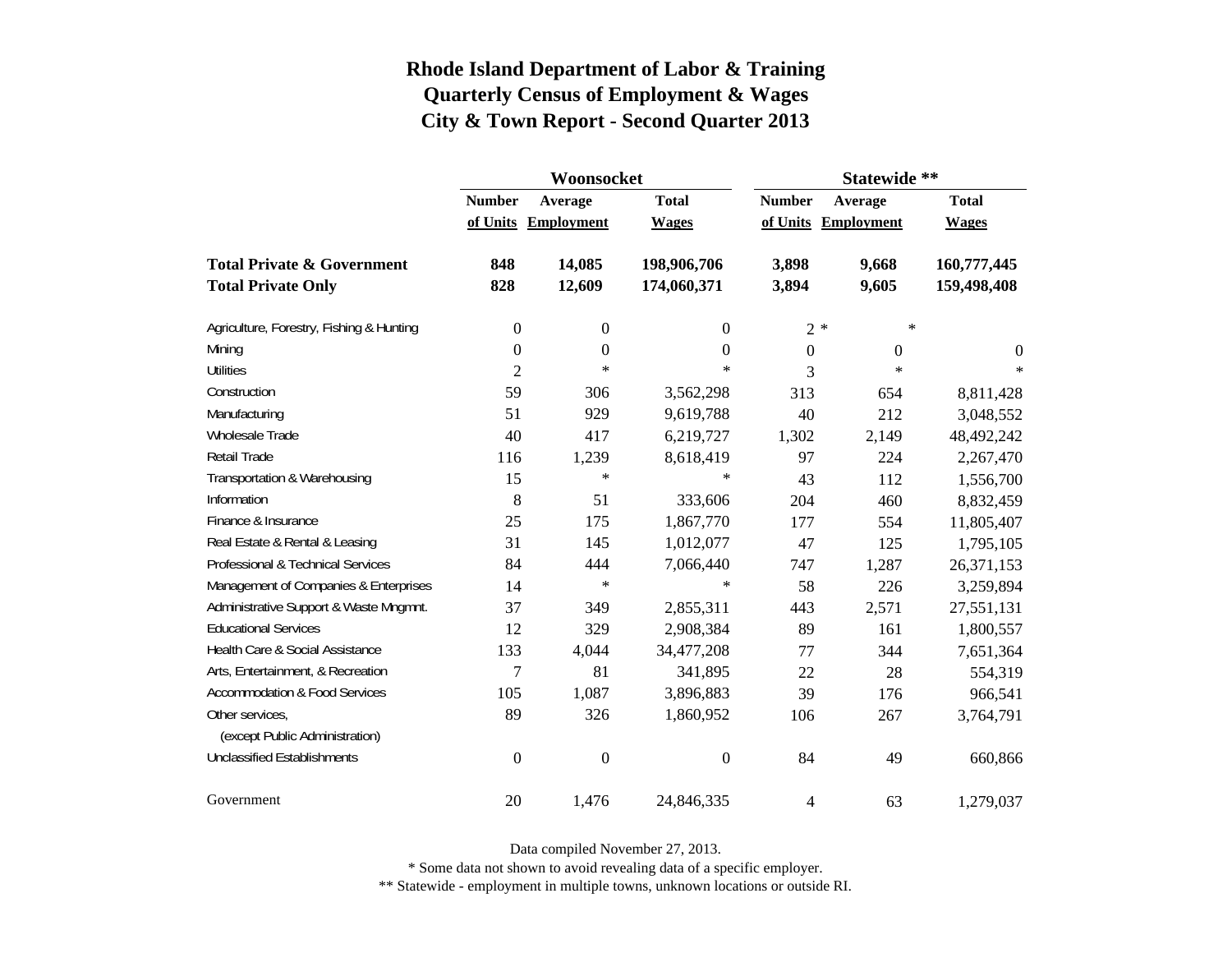|                                          | <b>Bristol County</b> |                     |                  |                  | <b>Kent County</b>  |                |                  | <b>Newport County</b> |                  |  |
|------------------------------------------|-----------------------|---------------------|------------------|------------------|---------------------|----------------|------------------|-----------------------|------------------|--|
|                                          | <b>Number</b>         | Average             | <b>Total</b>     | <b>Number</b>    | Average             | <b>Total</b>   | <b>Number</b>    | Average               | <b>Total</b>     |  |
|                                          |                       | of Units Employment | <b>Wages</b>     |                  | of Units Employment | <b>Wages</b>   | of Units         | <b>Employment</b>     | <b>Wages</b>     |  |
| <b>Total Private &amp; Government</b>    | 1,399                 | 14,009              | 132,726,261      | 5,266            | 74,325              | 798,324,656    | 3,194            | 38,931                | 435,736,874      |  |
| <b>Total Private Only</b>                | 1,365                 | 11,951              | 102,661,061      | 5,176            | 66,716              | 687,950,436    | 3,094            | 31,491                | 301,084,892      |  |
|                                          | $\theta$              | $\boldsymbol{0}$    |                  |                  |                     |                |                  |                       |                  |  |
| Agriculture, Forestry, Fishing & Hunting | 6                     | 10                  | 38,488           | 10               | 38                  | 176,980        | 43               | 206                   | 1,407,345        |  |
| Mining                                   | $\boldsymbol{0}$      | $\boldsymbol{0}$    | $\Omega$         | $\mathbf{2}$     | 3                   | 46,358         | 3                | 8                     | 77,881           |  |
| <b>Utilities</b>                         | 80                    | 285                 | 3,217,876        | $\boldsymbol{0}$ | $\boldsymbol{0}$    | $\overline{0}$ | 5                | 51                    | 1,136,158        |  |
| Construction                             | 105                   | 1,100               | 11,307,189       | 556              | 2,933               | 37,497,654     | 302              | 1,452                 | 16,162,008       |  |
| Manufacturing                            | 106                   | 834                 | 9,568,067        | 226              | 6,134               | 97,029,064     | 89               | 2,257                 | 44,790,315       |  |
| Wholesale Trade                          | 90                    | 796                 | 6,571,246        | 311              | 2,631               | 37,992,187     | 121              | 493                   | 6,959,401        |  |
| Retail Trade                             | 72                    | 345                 | 3,082,438        | 674              | 10,866              | 77,337,738     | 425              | 4,015                 | 27,956,533       |  |
| Transportation & Warehousing             | 45                    | 636                 | 4,275,551        | 112              | 2,776               | 28,685,163     | 76               | 588                   | 4,180,851        |  |
| Information                              | 26                    | 175                 | 1,766,782        | 84               | 1,508               | 21,026,870     | 59               | 646                   | 9,346,988        |  |
| Finance & Insurance                      | 45                    | 213                 | 2,397,940        | 284              | 4,411               | 67,478,330     | 108              | 979                   | 16,151,790       |  |
| Real Estate & Rental & Leasing           | 72                    | 349                 | 4,130,847        | 178              | 1,343               | 12,305,855     | 119              | 666                   | 5,606,704        |  |
| Professional & Technical Services        | 45                    | 157                 | 1,688,869        | 619              | 3,372               | 56,477,773     | 413              | 2,897                 | 46,837,974       |  |
| Management of Companies & Enterprises    | 107                   | 299                 | 3,643,626        | 42               | 1,525               | 27,689,769     | 18               | 520                   | 6,136,461        |  |
| Administrative Support & Waste Mngmnt.   | 39                    | 1,500               | 19,155,279       | 362              | 3,137               | 25,842,615     | 226              | 924                   | 7,655,931        |  |
| <b>Educational Services</b>              | 79                    | 1,018               | 7,824,497        | 71               | 1,444               | 13,210,588     | 49               | 1,161                 | 12,843,099       |  |
| Health Care & Social Assistance          | 63                    | 898                 | 7,907,064        | 618              | 12,437              | 127,739,489    | 266              | 4,520                 | 39,222,954       |  |
| Arts, Entertainment, & Recreation        | 129                   | 1,578               | 7,999,204        | 71               | 876                 | 4,583,656      | 90               | 1,512                 | 9,333,452        |  |
| Accommodation & Food Services            | 120                   | 1,078               | 5,008,042        | 463              | 8,668               | 35,382,133     | 362              | 6,928                 | 33,878,620       |  |
| Other services,                          | 69                    | 242                 | 1,029,750        | 491              | 2,610               | 17,424,981     | 320              | 1,666                 | 11,400,427       |  |
| (except Public Administration)           |                       |                     |                  |                  |                     |                |                  |                       |                  |  |
| <b>Unclassified Establishments</b>       | $\mathbf{0}$          | $\boldsymbol{0}$    | $\boldsymbol{0}$ | $\overline{c}$   | $\mathfrak s$       | 23,233         | $\boldsymbol{0}$ | $\boldsymbol{0}$      | $\boldsymbol{0}$ |  |
| Government                               | 34                    | 2,057               | 30,065,200       | 90               | 7,629               | 110,374,220    | 100              | 7,440                 | 134,651,982      |  |

Data compiled November 27, 2013.

\* Some data not shown to avoid revealing data of a specific employer.